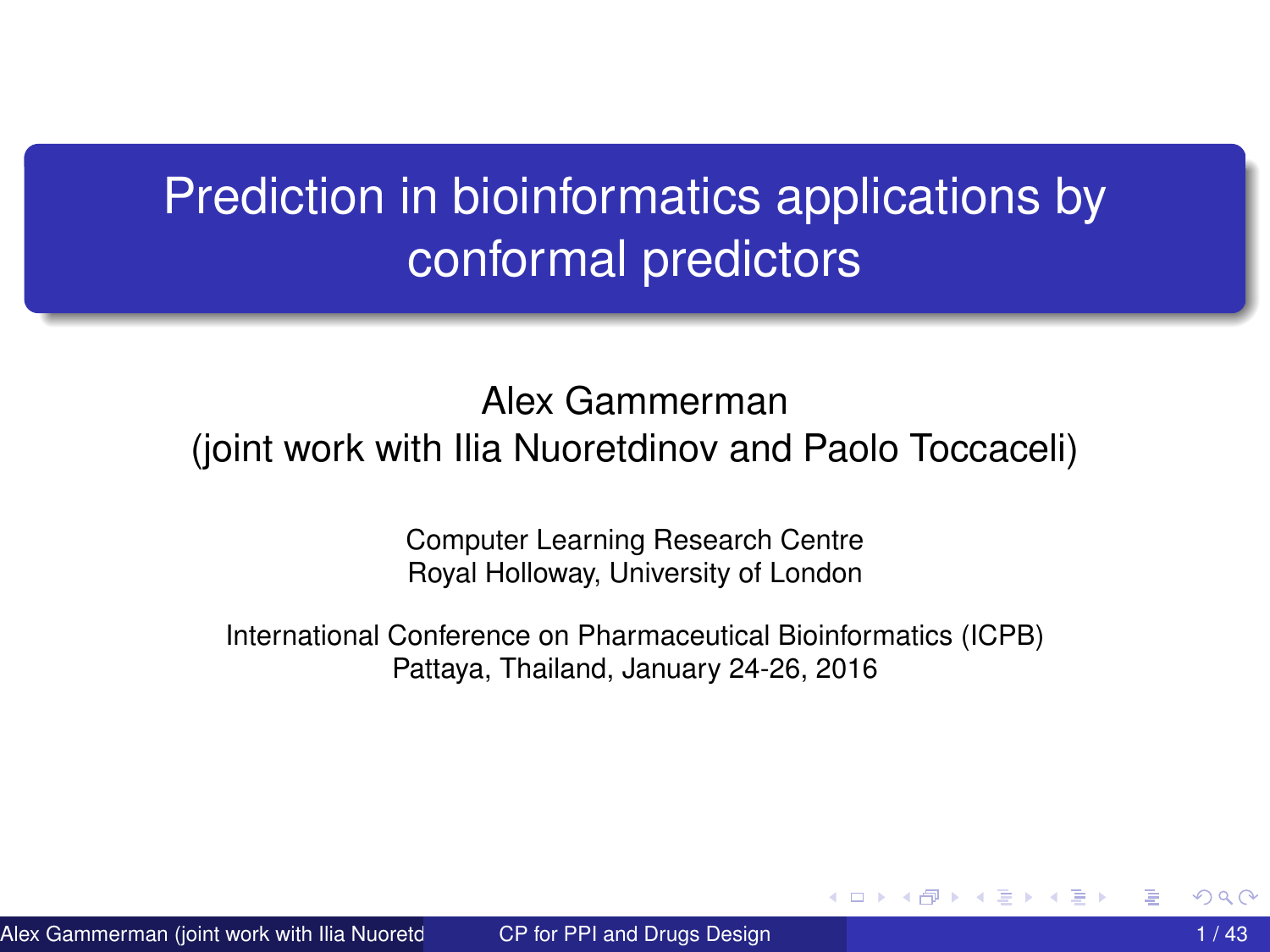### **[Introduction](#page-2-0)**

- 2 [Hedging Prediction in Machine Learning: Conformal Predictors](#page-4-0)
- 3 [Conformal Prediction for Protein-Protein Interactions \(PPI\)](#page-19-0)
- [Conformal Prediction application in Drugs Design](#page-27-0)
	- **[Mondrian Conformal Predictors](#page-29-0)**
	- **[Inductive Conformal Predictors](#page-31-0)**
	- [Underlying algorithms](#page-32-0)
	- **•** [Results](#page-37-0)

### **[Conclusions](#page-42-0)**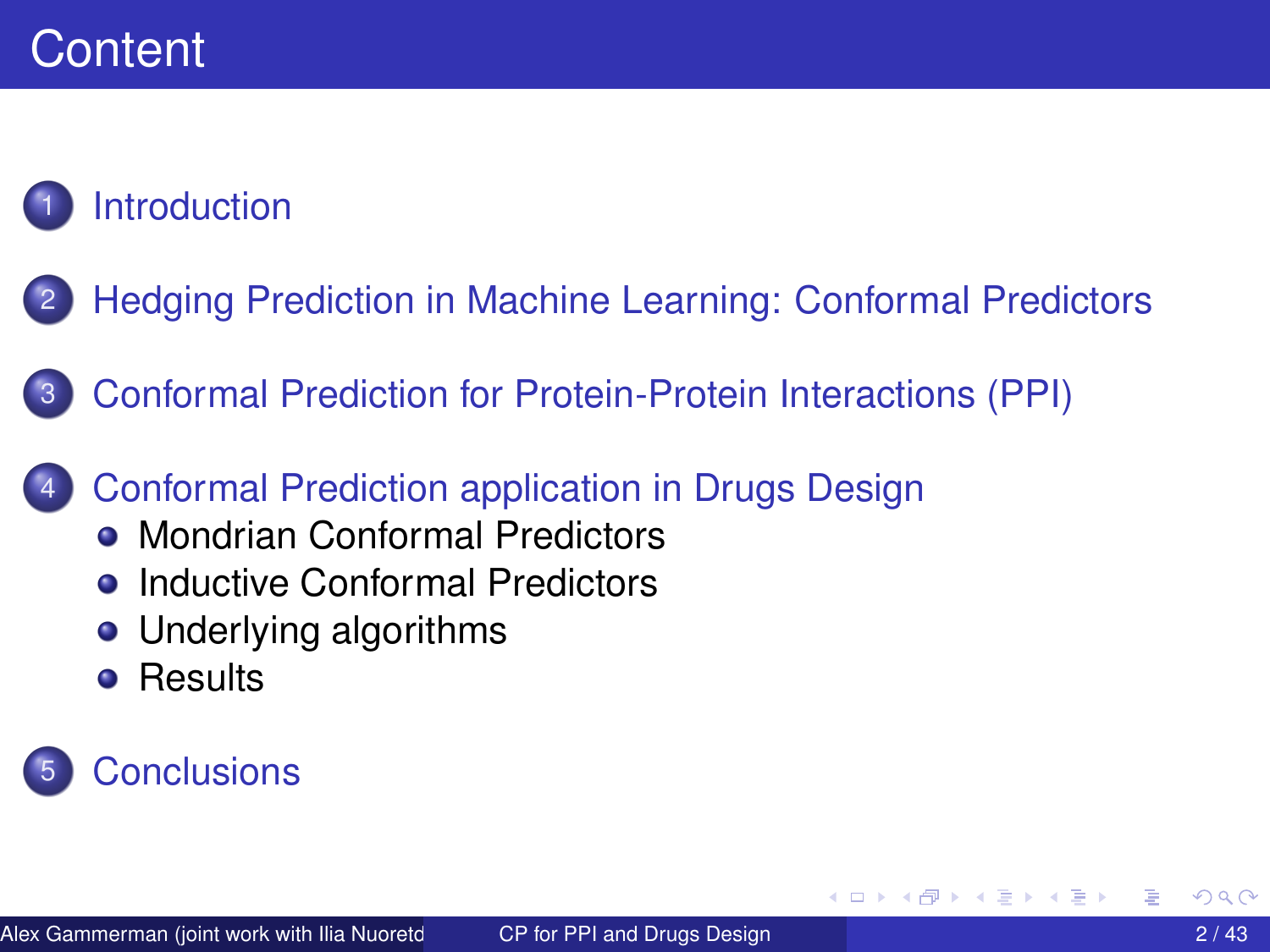<span id="page-2-0"></span>Problem of prediction: classification and regression - standard subjects in statistics and machine learning.

Classical techniques: small scale, low-dimensional data.

But conceptual and computational difficulties for high-dimensional, high-throughput data.

Modern techniques: Support Vector Machine (Vapnik, 1995, 1998; Vapnik and Chervonenkis, 1974); Kernel Methods, and so on.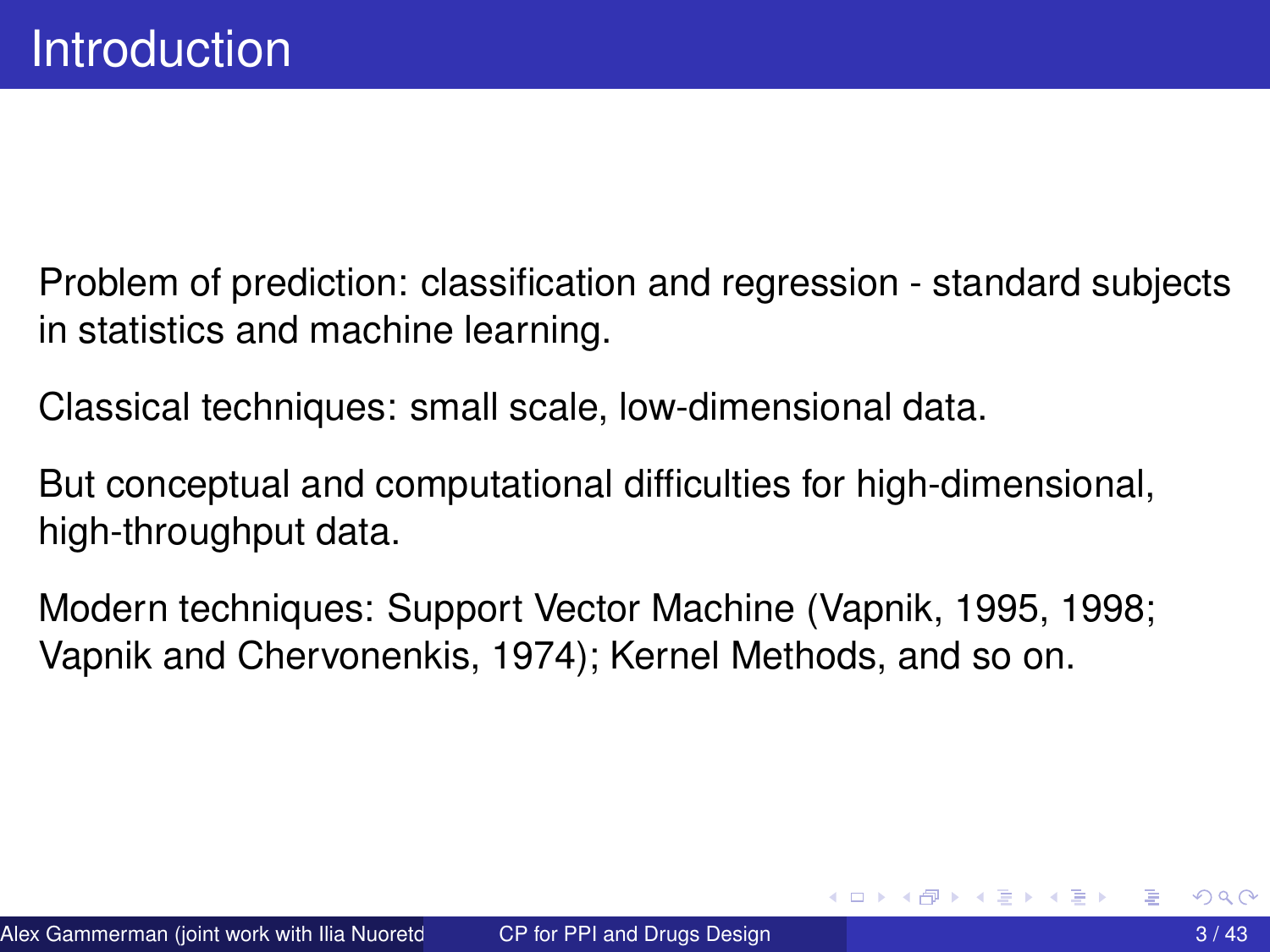Drawback: lack of useful measures of confidence in their predictions.

Solution: conformal predictors

- To "hedge" predictions: to complement with measures of their accuracy and reliability ("confidence machines" or "conformal predictors").
- These measures are valid, informative, tailored to the individual object to be predicted.
- Automatic validity under the randomness assumption (the data are i.i.d.): they never overrate the accuracy and reliability of their predictions.
- Any classification or regression algorithm can be transformed into a conformal predictor.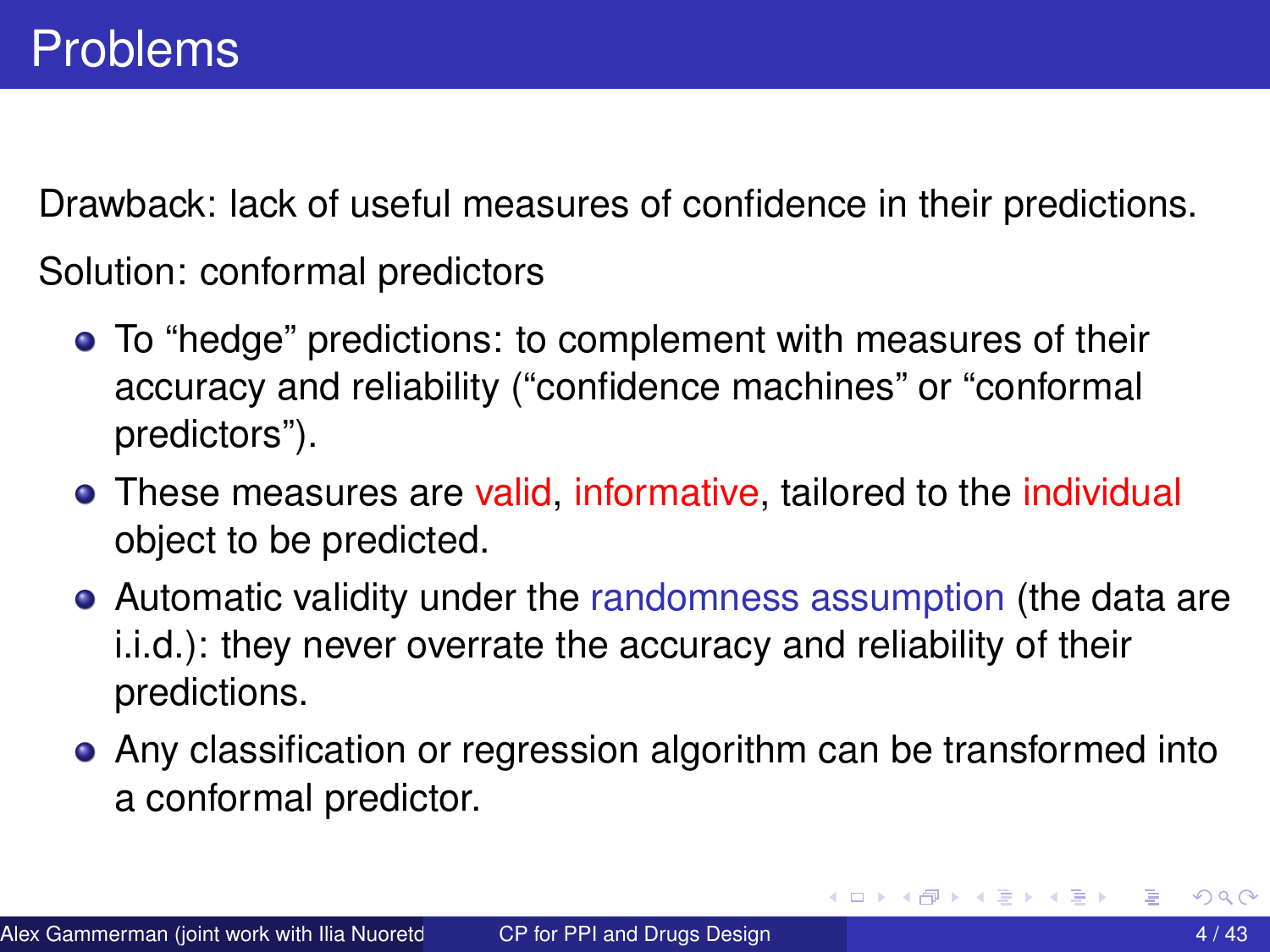<span id="page-4-0"></span>Given a *training set* of *examples*

$$
(x_1,y_1),\ldots,(x_l,y_l),
$$

each example  $(x_i, y_i),\, i=1,\ldots,l,$  consisting of an *object*  $x_i$  and its *label y<sub>i</sub>*; the problem is to predict the label  $y_{l+1}$  of a new object  $x_{l+1}$ .

Two important special cases:

- *classification* with finite set of labels Goal: to produce a prediction  $\hat{y}_{l+1}$  that is likely to coincide with the true label  $y_{l+1}$ .
- *regression* where the labels are allowed to be any real numbers. Goal: to produce a prediction  $\hat{y}_{l+1}$  that is likely to be close to the true label  $y_{l+1}$ .

 $\mathcal{A}$   $\overline{\mathcal{B}}$   $\rightarrow$   $\mathcal{A}$   $\overline{\mathcal{B}}$   $\rightarrow$   $\mathcal{A}$   $\overline{\mathcal{B}}$   $\rightarrow$   $\mathcal{B}$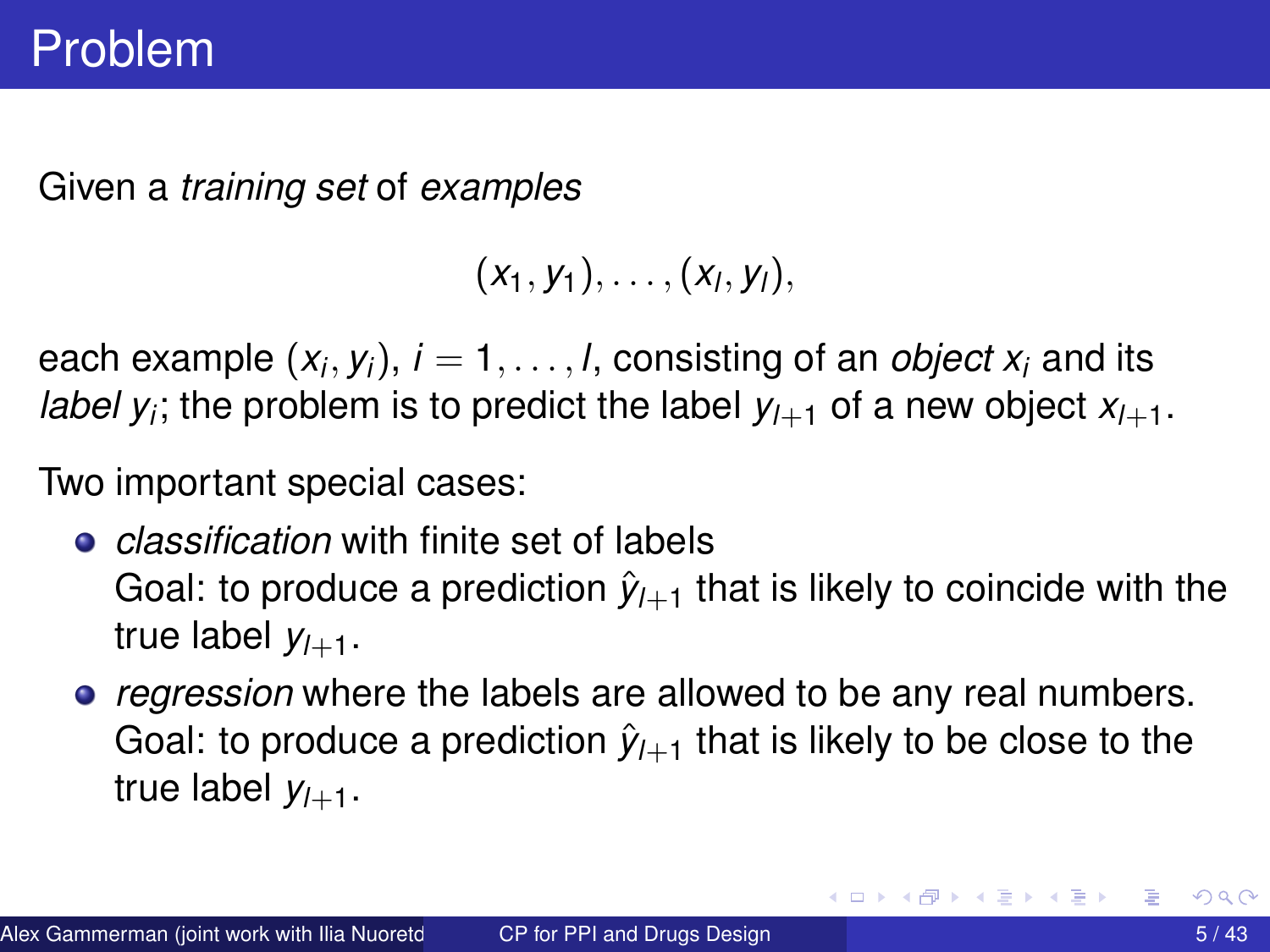Classification. Try every possible label *Y* as a candidate for *xl*+1's label and see how well the resulting sequence

$$
(x_1, y_1), \ldots, (x_l, y_l), (x_{l+1}, Y)
$$

**conforms** to the randomness assumption (if it does conform to this assumption, we will say that it is "random").

The ideal case is where all *Y*s but one lead to sequences that are not random.

We can then use the remaining *Y* as a *confident* (or hedged) **prediction** for  $y_{l+1}$ .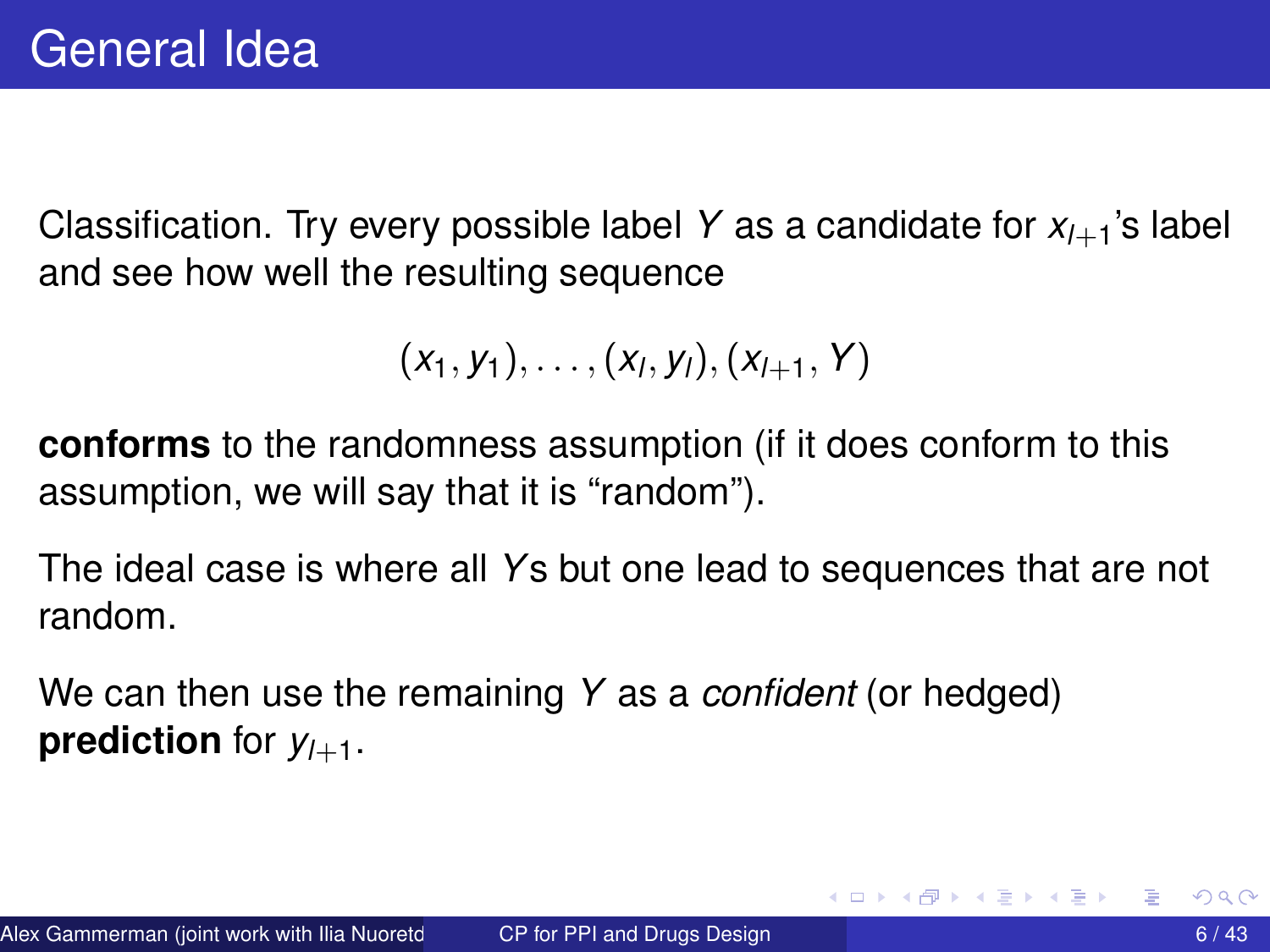- consider all possible values *Y* ∈ **Y** for the label  $y_{l+1}$ ;
- **•** find the randomness level detected by *t* for every possible completion (*x*1, *y*1), . . . ,(*x<sup>l</sup>* , *yl*),(*xl*+1, *Y*);
- **•** predict the label Y corresponding to a completion with the largest randomness level detected by *t*;
- **•** output as the **confidence** in this prediction one minus the second largest randomness level detected by *t*;
- **•** output as the **credibility** of this prediction the randomness level detected by *t* of the output prediction *Y* (i.e., the largest randomness level detected by *t* over all possible labels).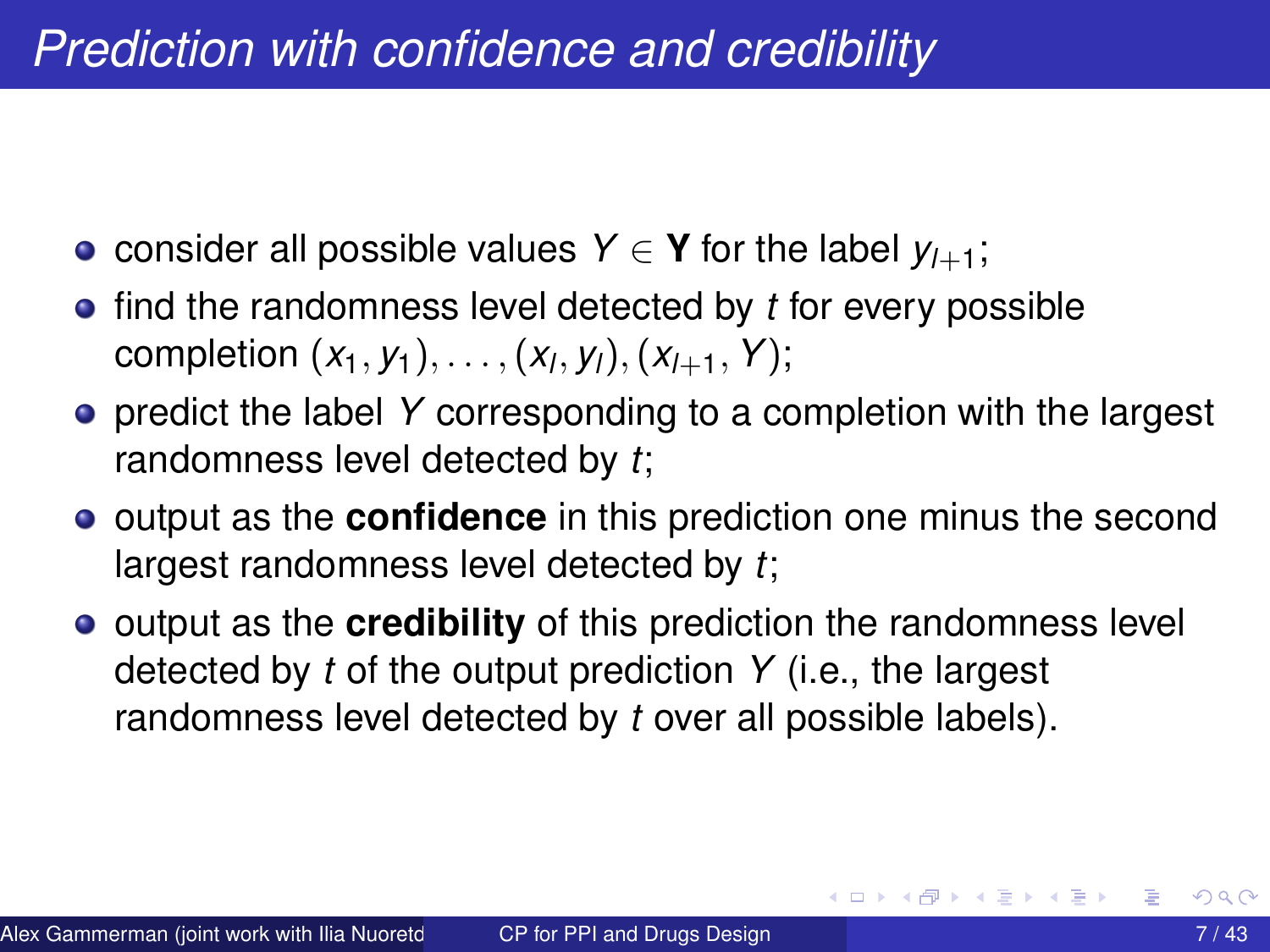choose a conventional "significance level", such as 1%. If the confidence in our prediction is 99% or more and the prediction is wrong, then we assume that a very rare event happened with the probability at most 1%.

4 ଲ ⊧

∋⇒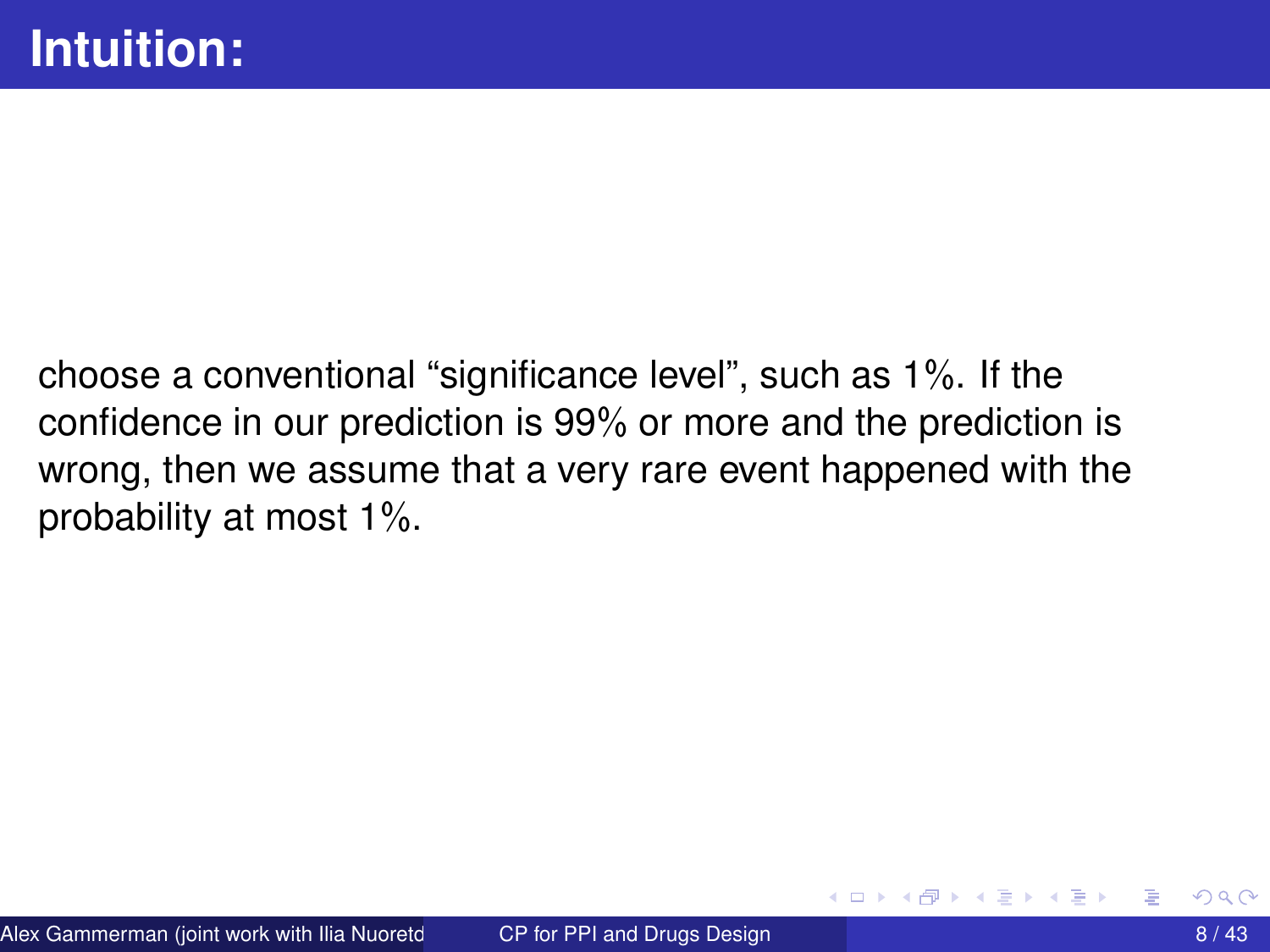Intuitively, *low credibility* means that either the training set is non-random or the test object is not representative of the training set.

Typically credibility will not be low provided the data set was generated independently from the same distribution: the probability that credibility will be less than some threshold  $\epsilon$  (such as 1%) is less than  $\epsilon$ .

In summary: we can trust a prediction if:

- **1** the confidence is close to 100% and
- 2 the credibility is not low (say, is not less than 5%).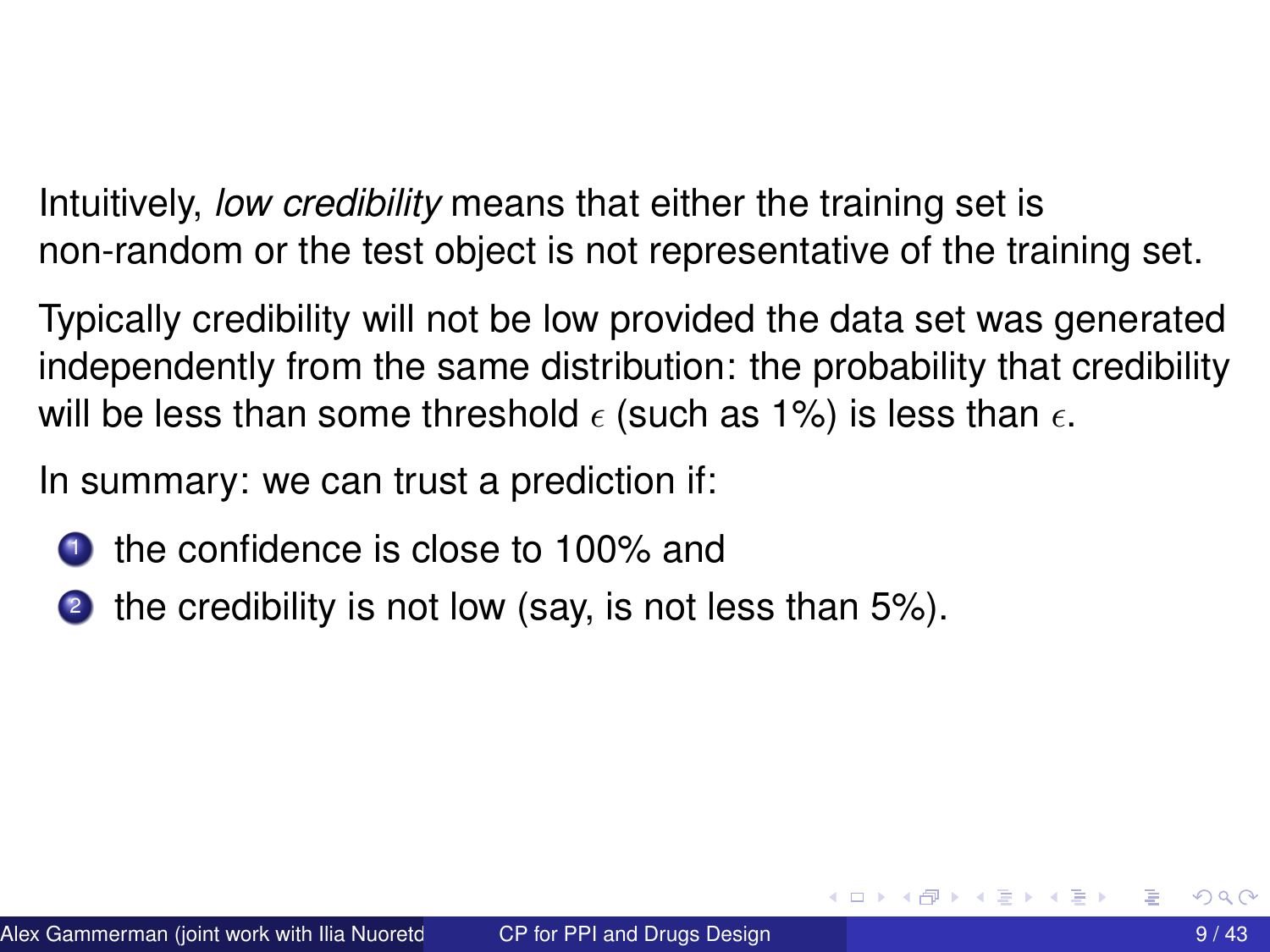- In regression problems choose a range of "confidence levels"  $1 \epsilon$ , and for each of them specify a prediction set Γ ⊆ **Y**
- We will always consider nested prediction sets: Γ<sup> $\epsilon_1 \subseteq$  Γ $^{\epsilon_2}$  when  $\epsilon_1 \geq \epsilon_2.$ </sup>
- A confidence predictor is a function that maps each training set, each new object, and each confidence level 1 –  $\epsilon$  (formally, we allow  $\epsilon$  to take any value in  $(0,1)$ ) to the corresponding prediction set  $\mathsf{\Gamma}^\epsilon.$
- For confidence predictor to be valid probability that the true label will fall outside the prediction set  $\mathsf{\Gamma}^\epsilon$  should not exceed  $\epsilon,$  for each  $\epsilon.$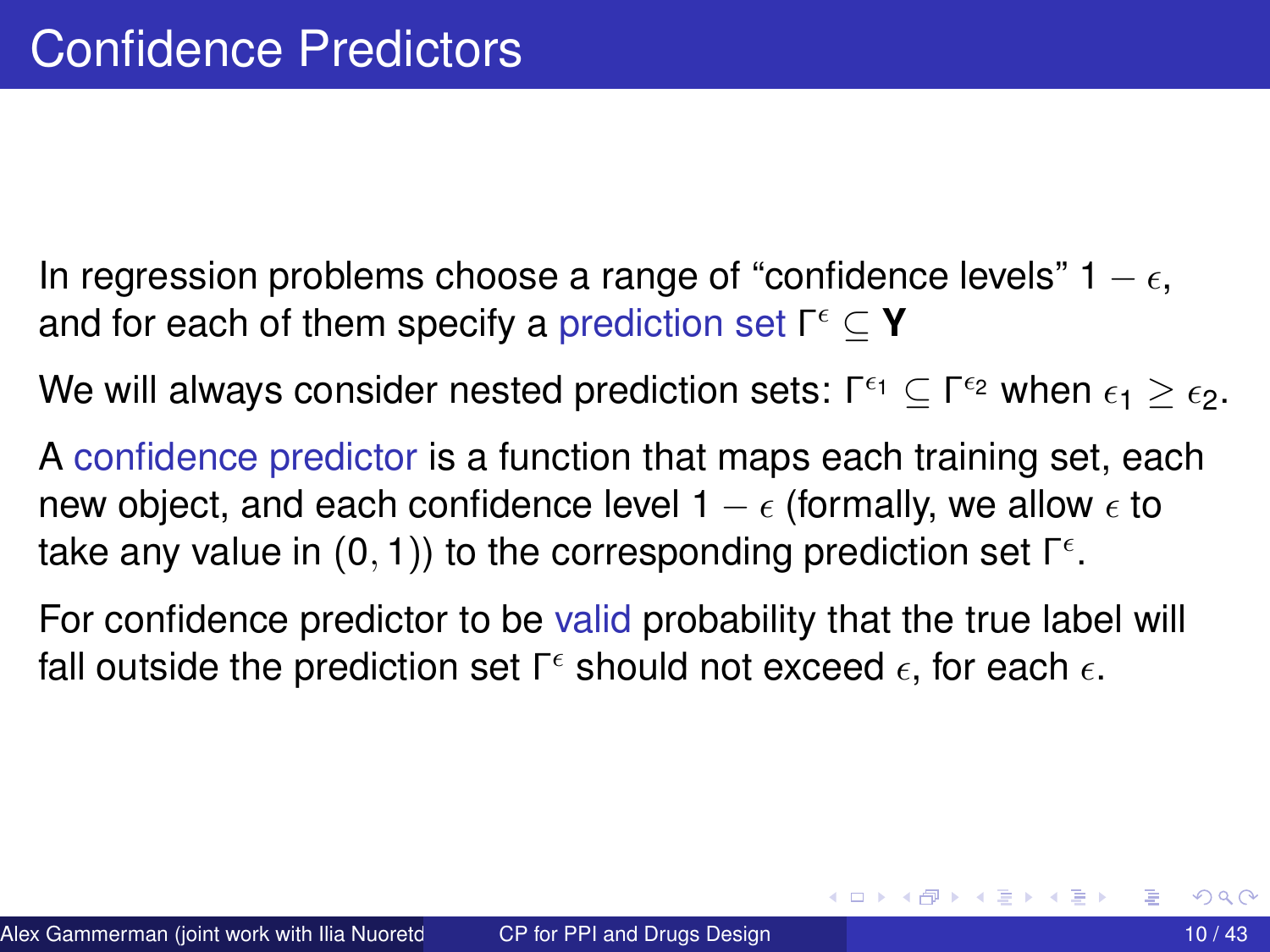With each data set

$$
(x_1,y_1),\ldots,(x_n,y_n)
$$

one associates an optimization problem whose solution produces nonnegative numbers  $\alpha_1, \ldots, \alpha_n$  ("Lagrange multipliers").

Each  $\alpha_i$ ,  $i=1,\ldots,n$ , tells us how "strange" an element of the data set the corresponding example (*x<sup>i</sup>* , *yi*) is.

The elements with  $\alpha_i > 0$  are called support vectors, and the large value of  $\alpha_i$  indicates that the corresponding  $(x_i, y_i)$  is an outlier.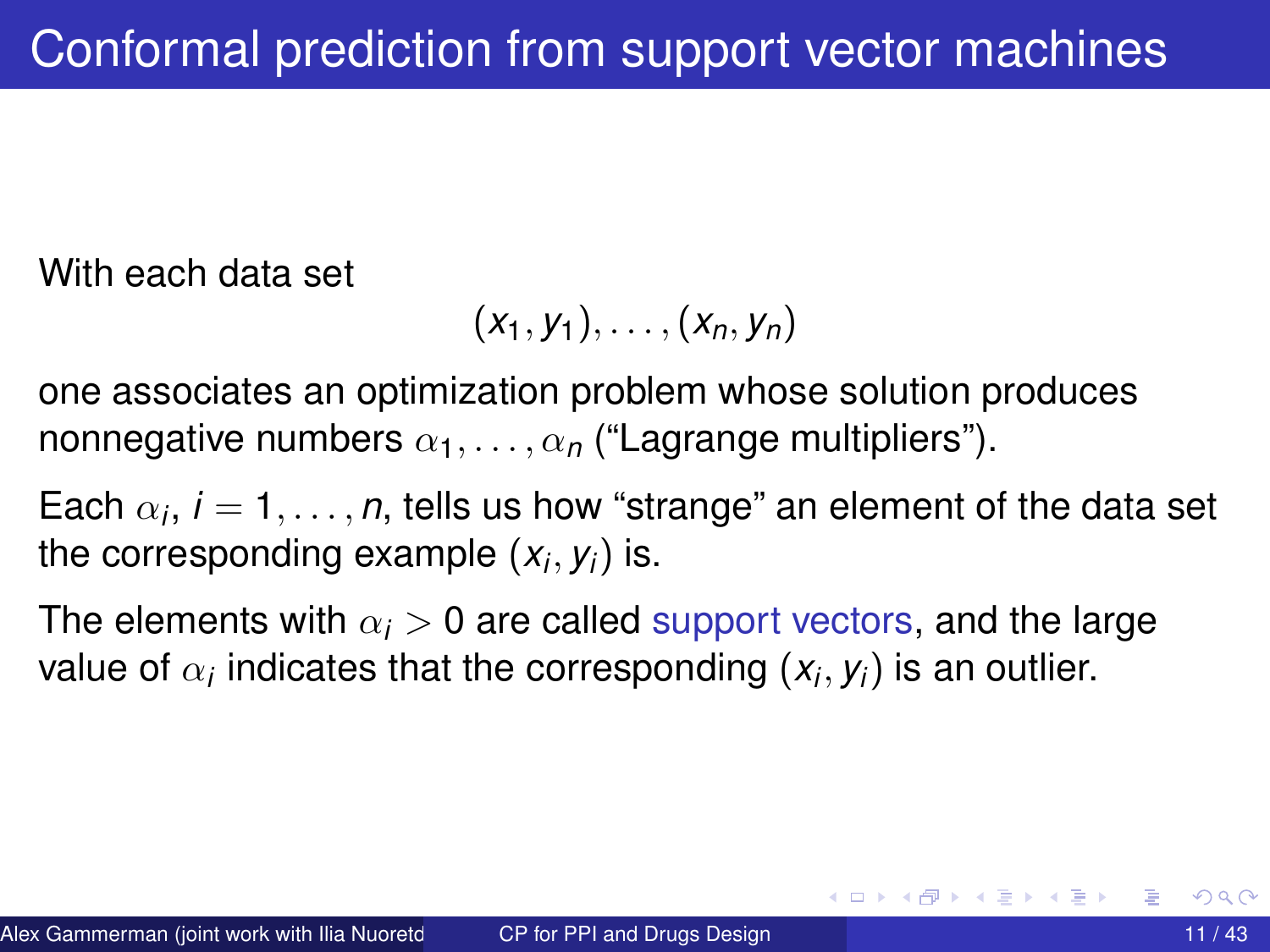Taking the completion

$$
(x_1, y_1), \ldots, (x_l, y_l), (x_{l+1}, Y)
$$

as our data set, we can find the corresponding  $\alpha_1, \ldots, \alpha_{l+1}$ . If *Y* is different from the actual label  $y_{l+1}$ , we expect  $(x_{l+1}, Y)$  to be an outlier in the completion and so  $\alpha_{l+1}$  be large as compared with  $\alpha_1, \ldots, \alpha_l$ .

A natural way to compare  $\alpha_{l+1}$  to the other  $\alpha$ s is to look at the ratio

$$
p_Y := \frac{|\{i = 1, \ldots, l + 1 : \alpha_i \geq \alpha_{l+1}\}|}{l+1},
$$

which we call the p-value associated with the possible label  $Y$  for  $X_{l+1}$ . In words, the p-value is the proportion of the  $\alpha$ s which are at least as large as the last  $\alpha$ .

 $\mathcal{A}$   $\overline{\mathcal{B}}$   $\rightarrow$   $\mathcal{A}$   $\overline{\mathcal{B}}$   $\rightarrow$   $\mathcal{A}$   $\overline{\mathcal{B}}$   $\rightarrow$   $\mathcal{B}$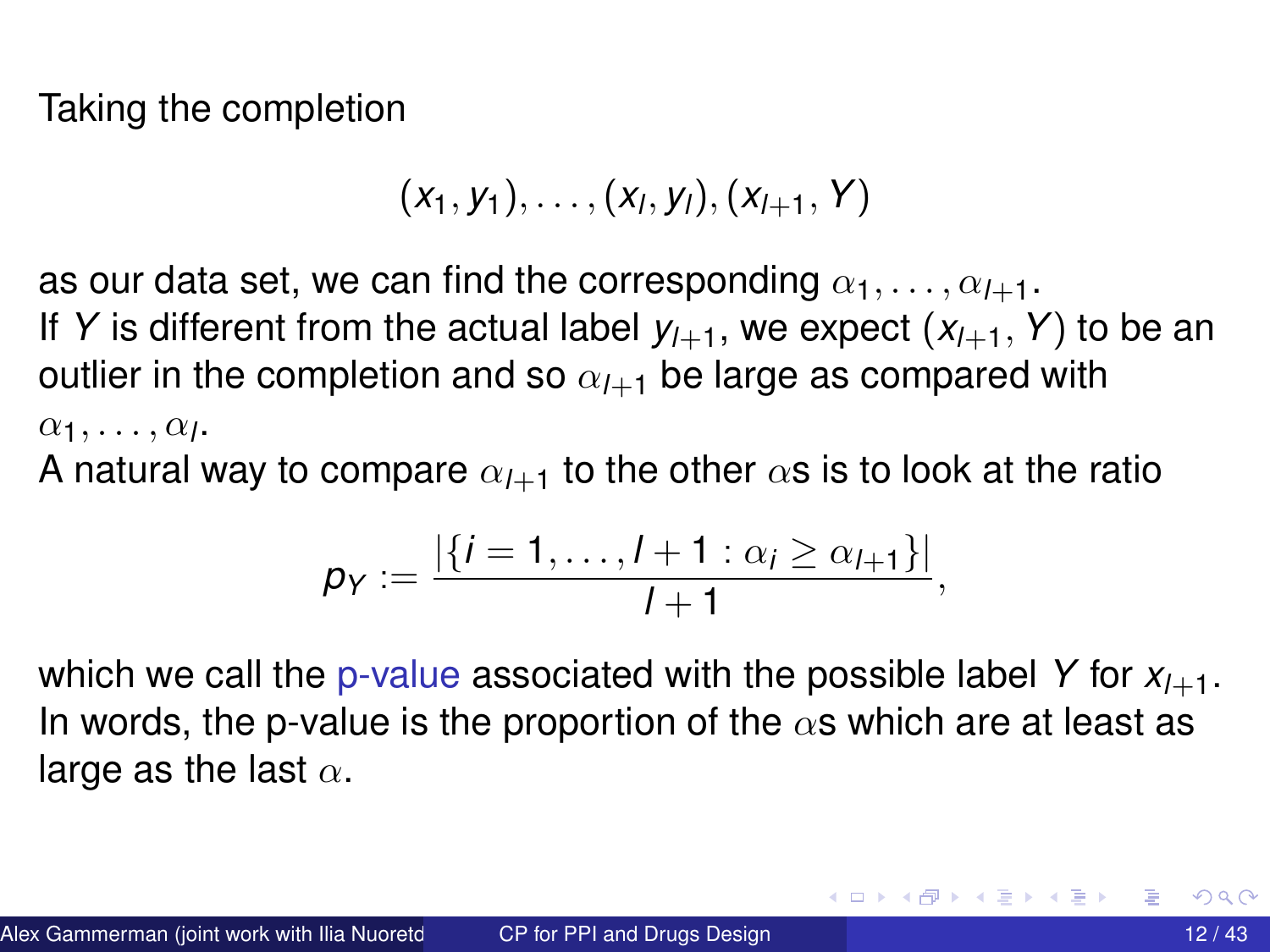Many other prediction algorithms can be used as underlying algorithms for hedged prediction. For example, we can use the nearest

neighbours technique to associate

$$
\alpha_i := \frac{\sum_{j=1}^k d_{ij}^+}{\sum_{j=1}^k d_{ij}^-}, \quad i = 1, \ldots, n,
$$

with the elements  $(x_i, y_i)$  of our data set, where  $d_{ij}^+$  is the *j*th shortest distance from  $x_i$  to other objects labelled in the same way as  $x_i$ , and  $d_{ij}^-$  is the *j*th shortest distance from  $x_i$  to the objects labelled differently from *x<sup>i</sup>* .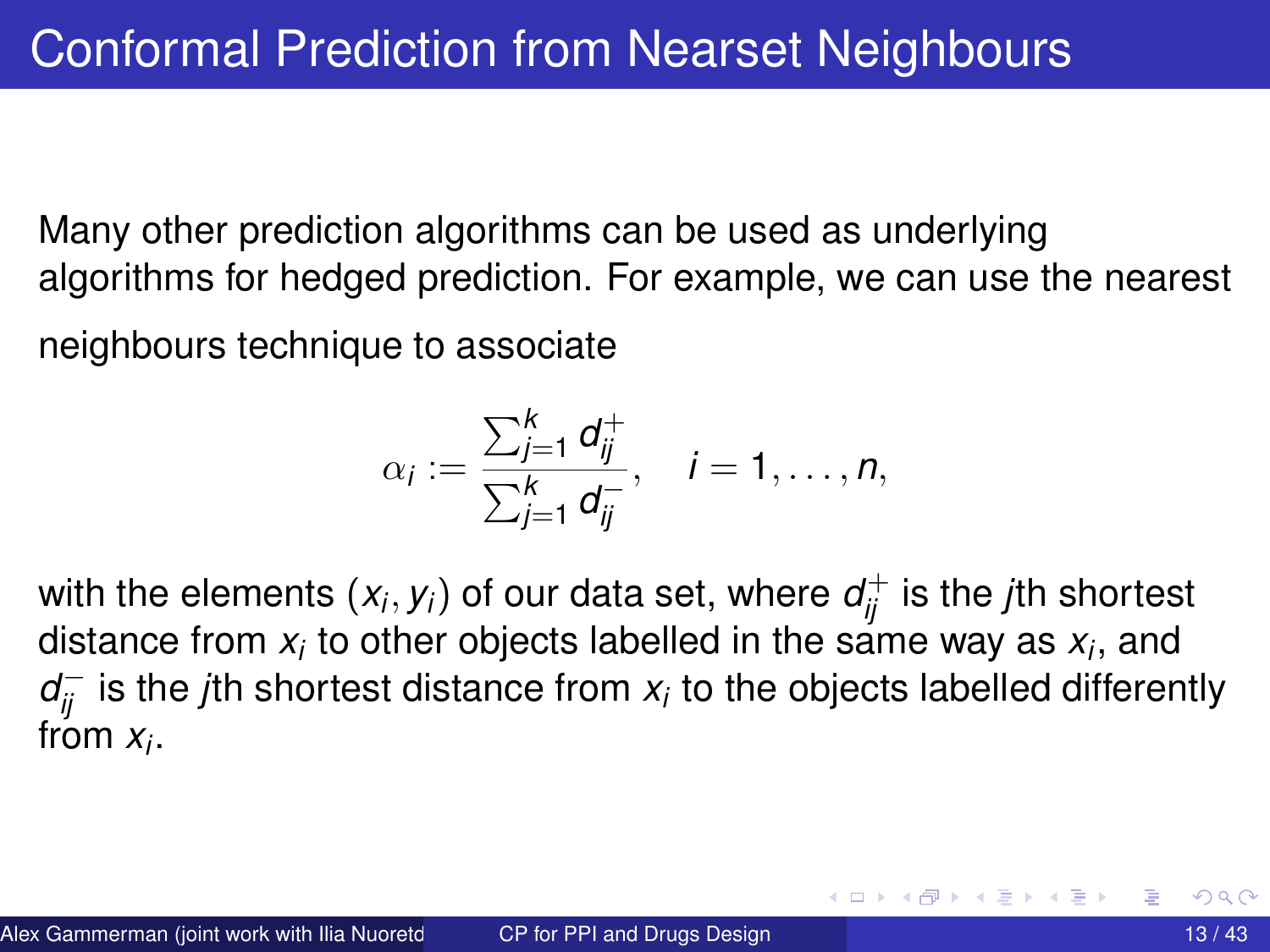The **intuition** behind this definition: a typical object *x<sup>i</sup>* labelled by, say, *y* will tend to be surrounded by other objects labelled by *y*; and if this is the case, the corresponding  $\alpha_i$  will be small.

In the untypical case that there are objects whose labels are different from *y* nearer than objects labelled  $y$ ,  $\alpha_i$  will become larger. Therefore, calculated  $\alpha$  reflect the strangeness of examples.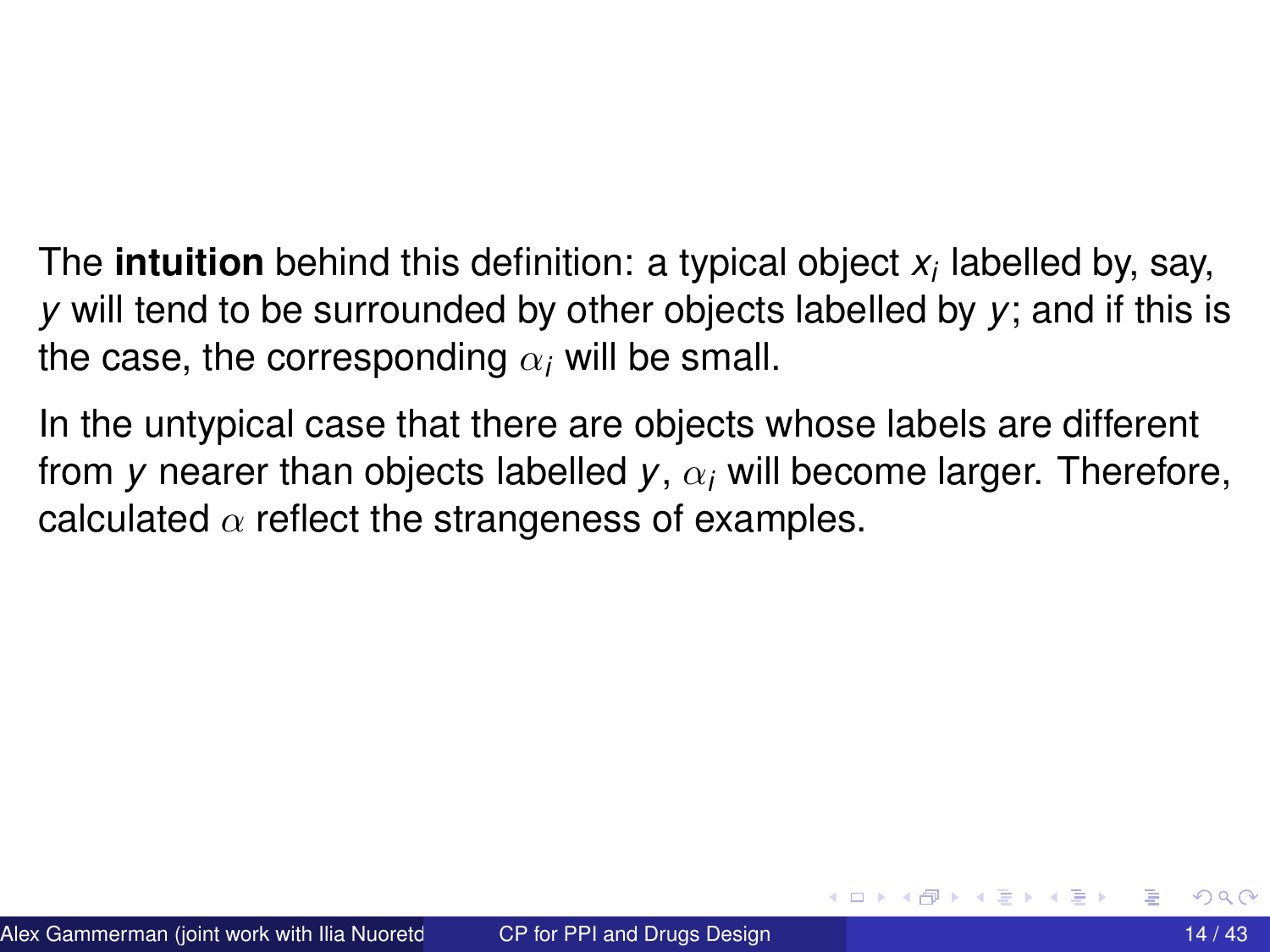- A nonconformity measure is a function that assigns to every data sequence a sequence of numbers  $\alpha_1, \ldots, \alpha_n$ , called nonconformity scores, such that: interchange of any two examples  $(x_i, y_i)$  and  $(x_j, y_j)$
- leads to the interchange of the corresponding nonconformity scores (with all the other nonconformity scores unchanged).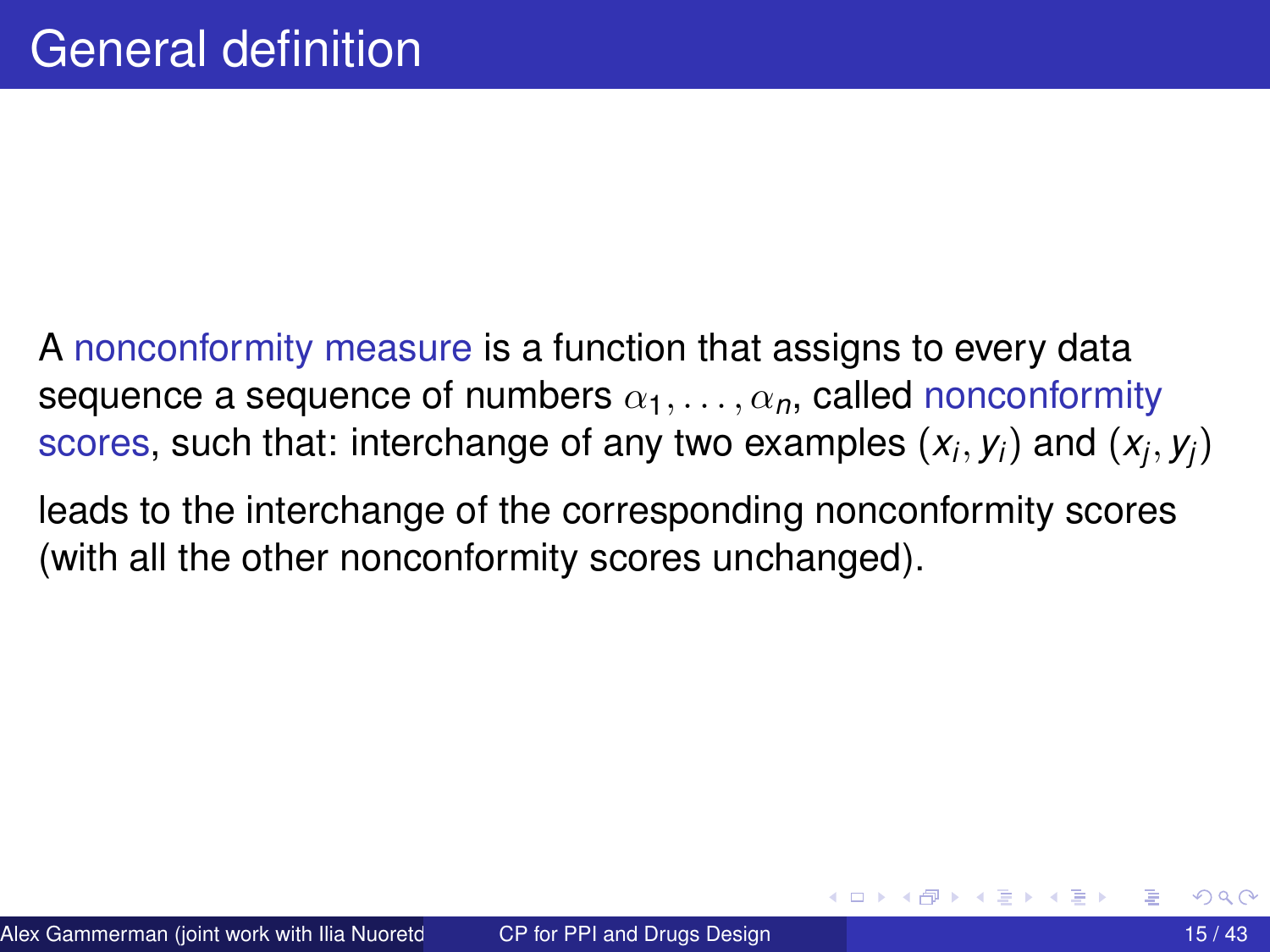The corresponding conformal predictor maps each data set

$$
(x_1,y_1),\ldots,(x_l,y_l),
$$

 $l = 0, 1, \ldots$ , each new example  $x_{l+1}$ , and each confidence level  $1 - \epsilon \in (0, 1)$ , into the prediction set

$$
\Gamma^\epsilon\left(x_1,y_1,\ldots,x_l,y_l,x_{l+1}\right):=\left\{Y\in\mathbf{Y}:p_Y>\epsilon\right\},
$$

where  $p_Y$  are defined by

$$
p_Y := \frac{|\{i = 1, \ldots, l + 1 : \alpha_i \geq \alpha_{l+1}\}|}{l+1}
$$

with  $\alpha_1, \ldots, \alpha_{l+1}$  being the nonconformity scores corresponding to the completion

$$
(x_1,y_1),\ldots,(x_l,y_l),(x_{l+1},Y).
$$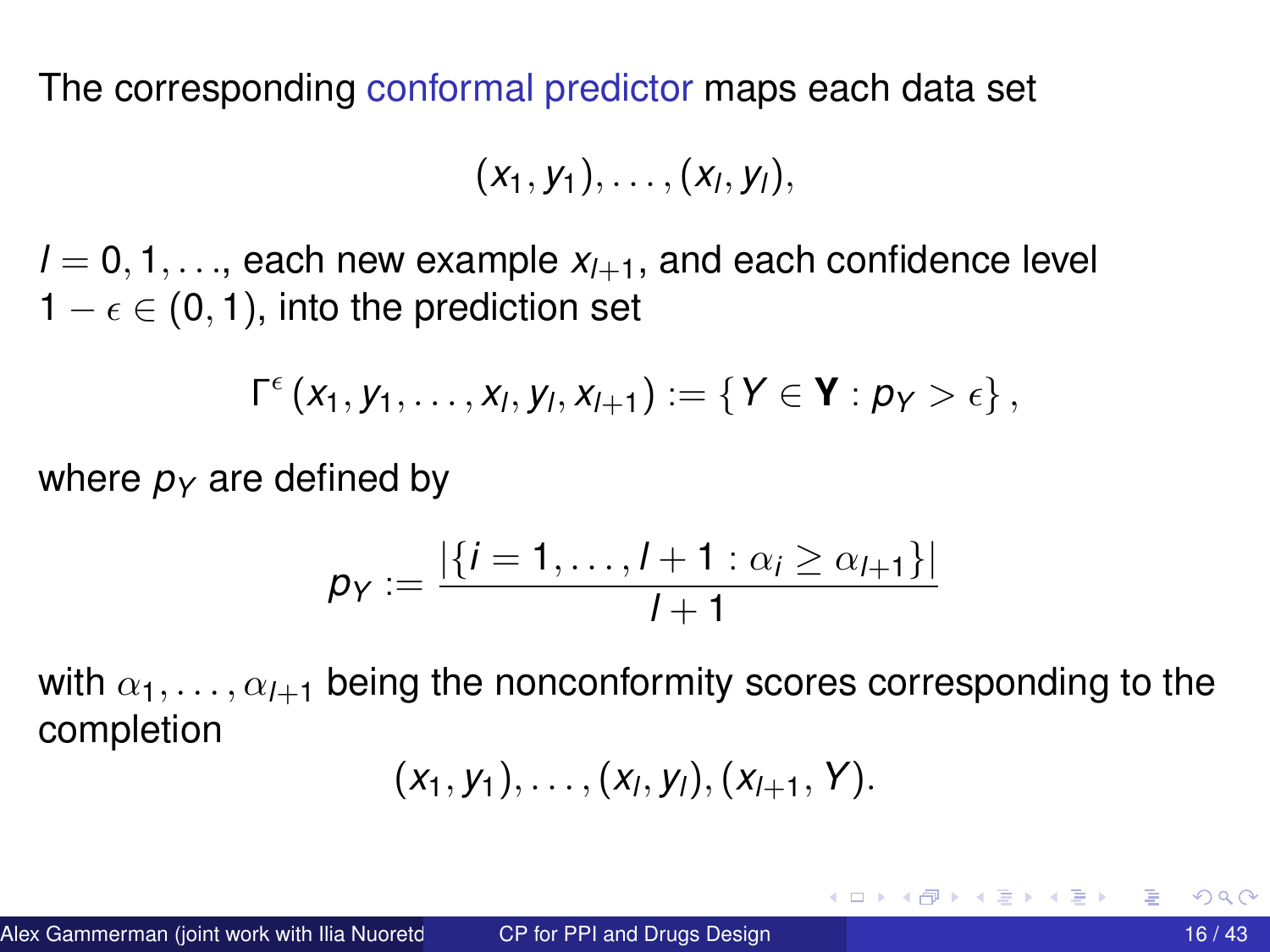Associating with each completion its p-value gives a randomness test. Therefore: for each *l* the probability of the event

$$
y_{l+1} \in \Gamma^{\epsilon}(x_1,y_1,\ldots,x_l,y_l,x_{l+1})
$$

is at least  $1 - \epsilon$ .

In the case of classification we can summarize the prediction sets  $\Gamma^{\epsilon}$ by two numbers: the confidence

$$
\sup\left\{1-\epsilon:|\Gamma^\epsilon|\leq 1\right\}
$$

and the credibility

$$
\inf\left\{\epsilon:|\Gamma^\epsilon|=0\right\}.
$$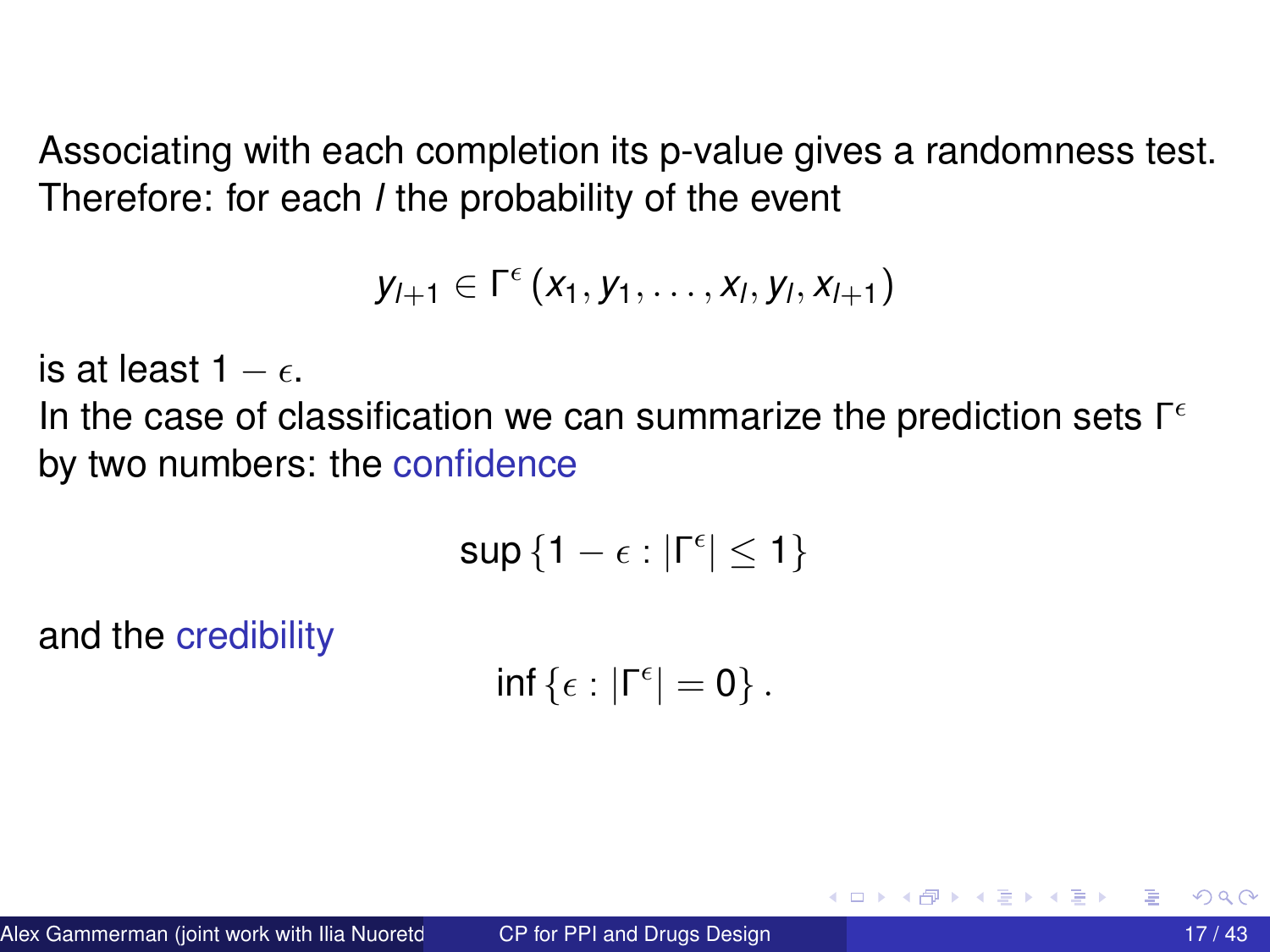From the experimental results it is tempting to guess that the probability of error at each step of the on-line protocol is  $\epsilon$  and that errors are made independently at different steps. This is not literally true.

If the p-values are redefined as

$$
p_Y := \frac{|\{i\alpha_i > \alpha_{i+1}\}| + \eta |\{i\alpha_i = \alpha_{i+1}\}|}{1+1},
$$

where  $i \in \{1, ..., l + 1\}$  (*i* ranges over  $\{1, ..., l + 1\}$  and  $\eta \in [0, 1]$  is generated randomly from the uniform distribution on [0, 1], we obtain *smoothed conformal predictors.*

イロト イ押 トイラト イラト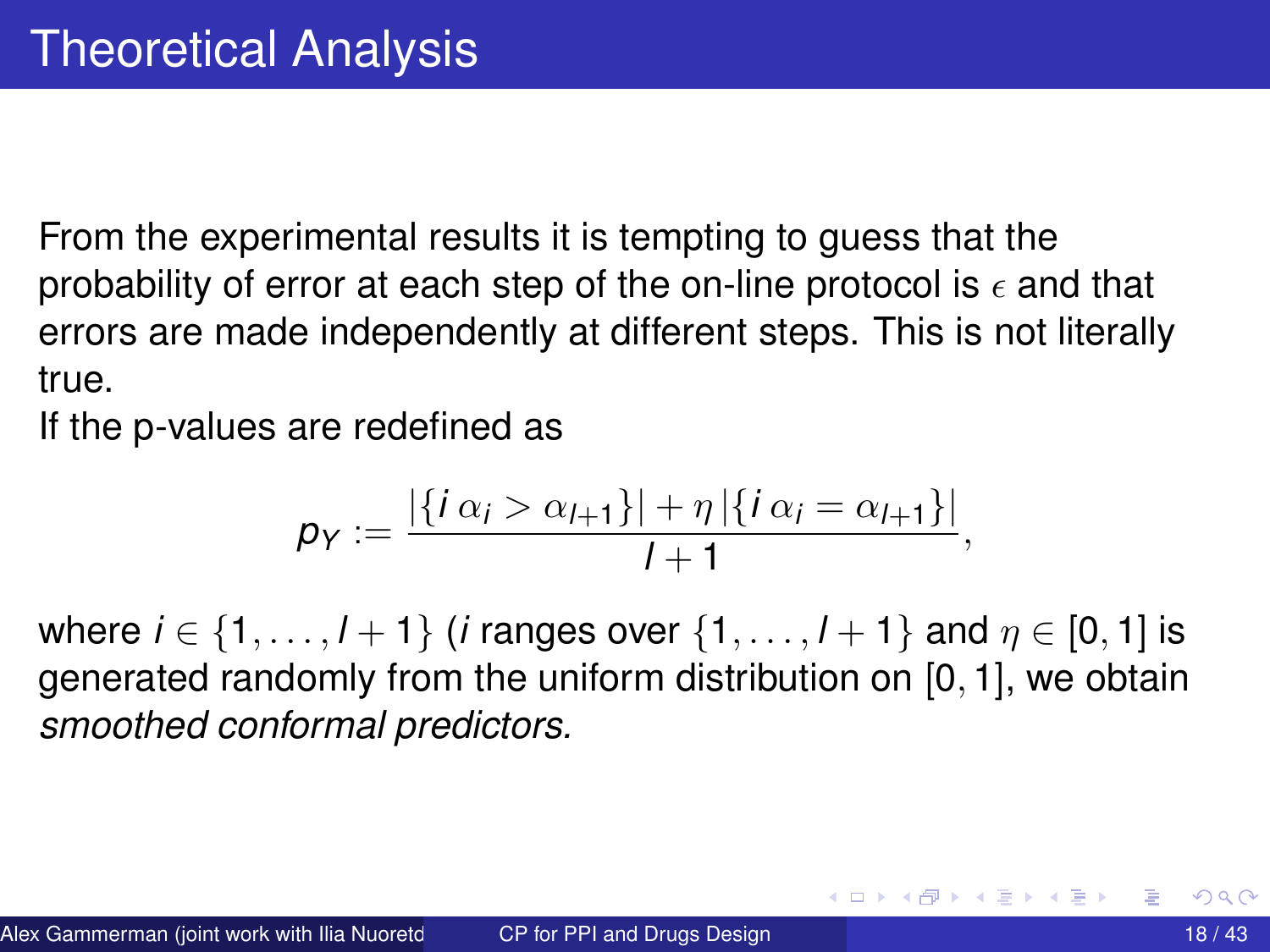#### **Theorem**

*For any smoothed conformal predictor working in the on-line prediction protocol and any confidence level*  $1 - \epsilon$ , the random variables err $_{1}^{\epsilon},$  err $_{2}^{\epsilon},$   $\ldots$  *are independent and take value 1 with probability*  $\epsilon.$ 

#### **Combining with the strong law of large numbers:**

$$
\lim_{n\to\infty}\frac{\text{Err}_n^{\epsilon}}{n}=\epsilon
$$

**holds with probability one for smoothed conformal predictors. (They are "well calibrated".)**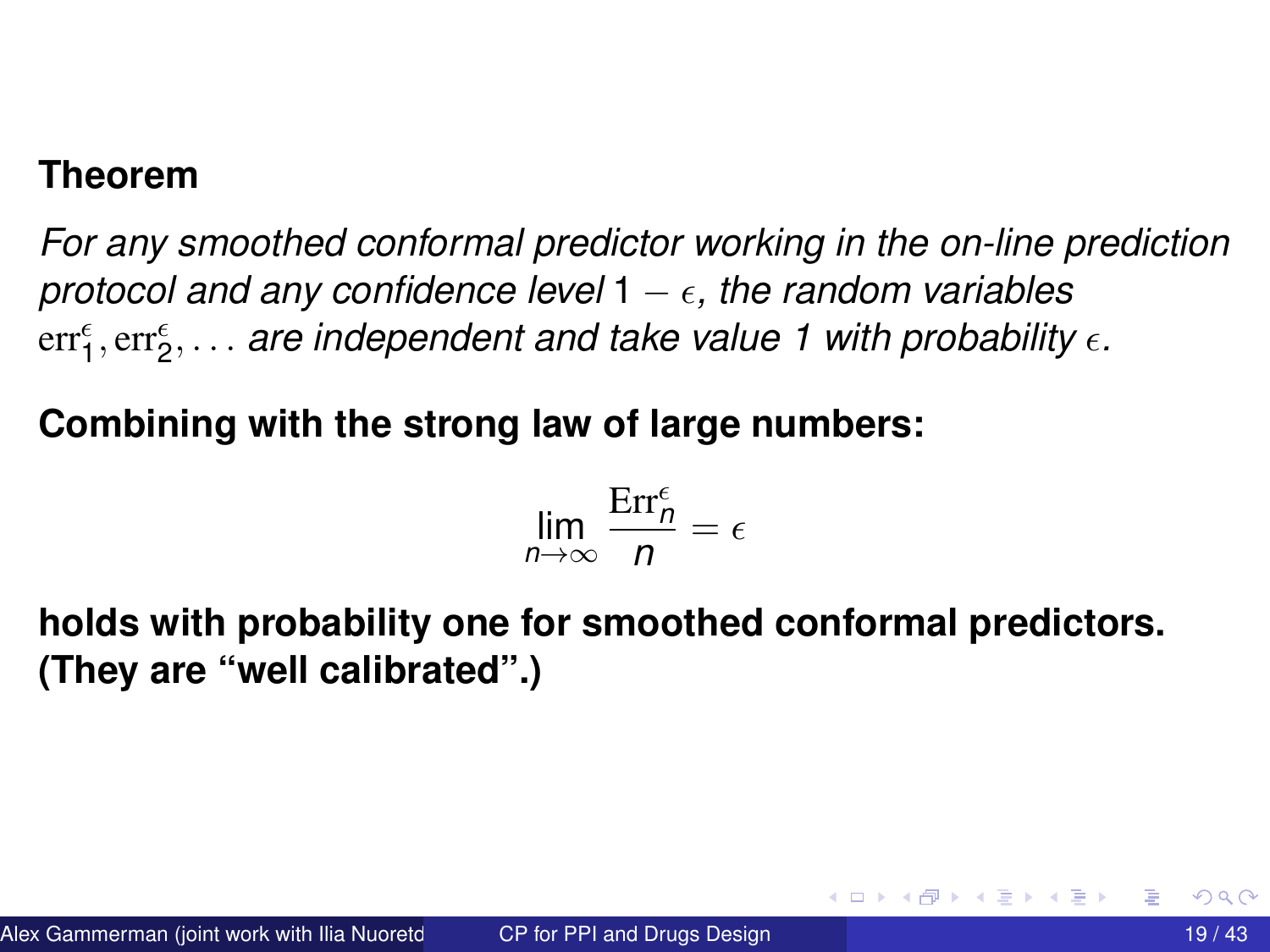<span id="page-19-0"></span>*I.Nouretdinov, A.Gammerman, Y.Qi and J.Klein-Seetharaman. Determining confidence of predicted interactions between HIV-1 and human proteins using conformal method.*

*Pacific Symp Biocomput. 2012:311-22.*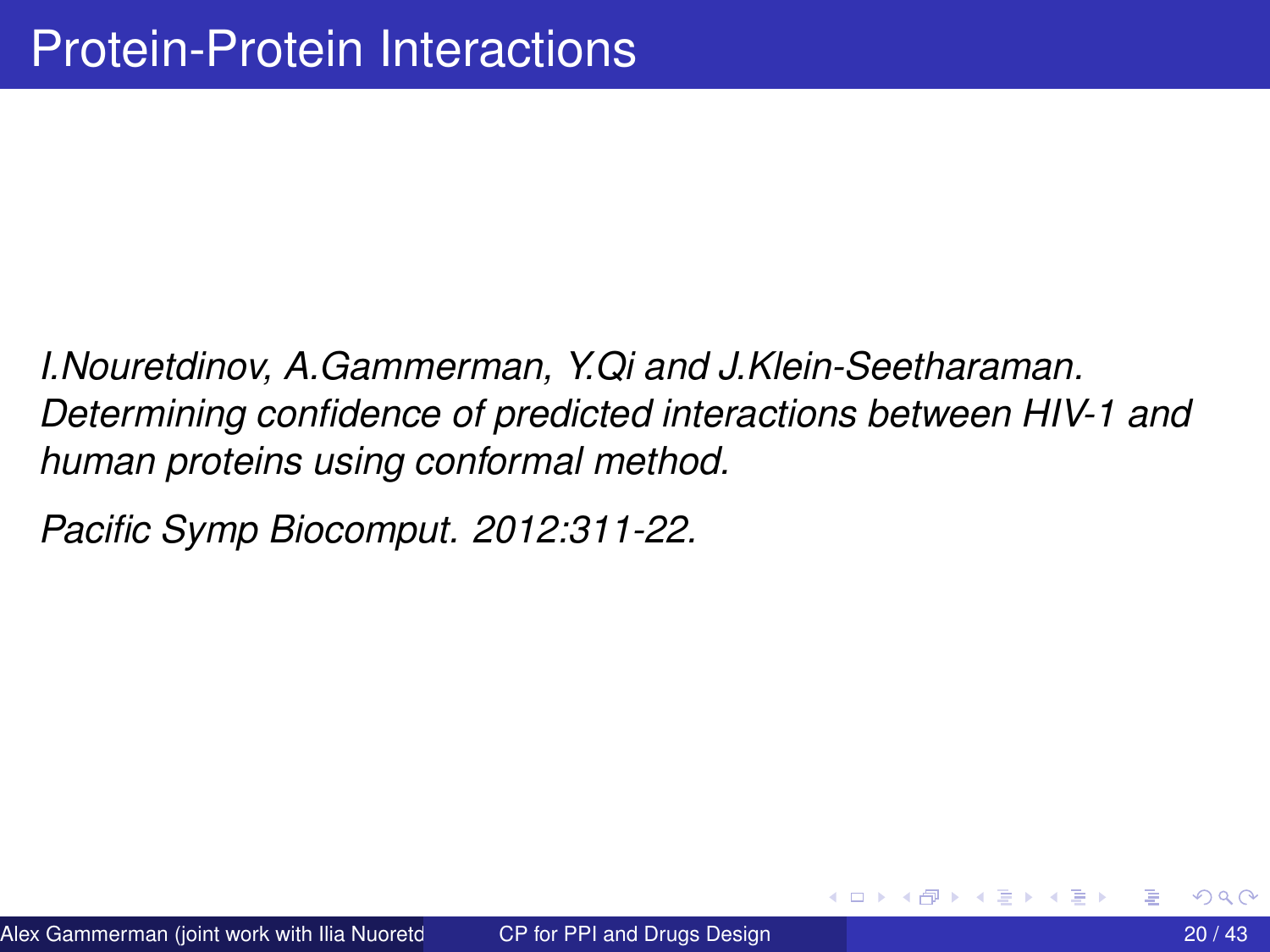# Protein-protein interactions



Goal: Identify interactome

4 D.K. 4 ଲ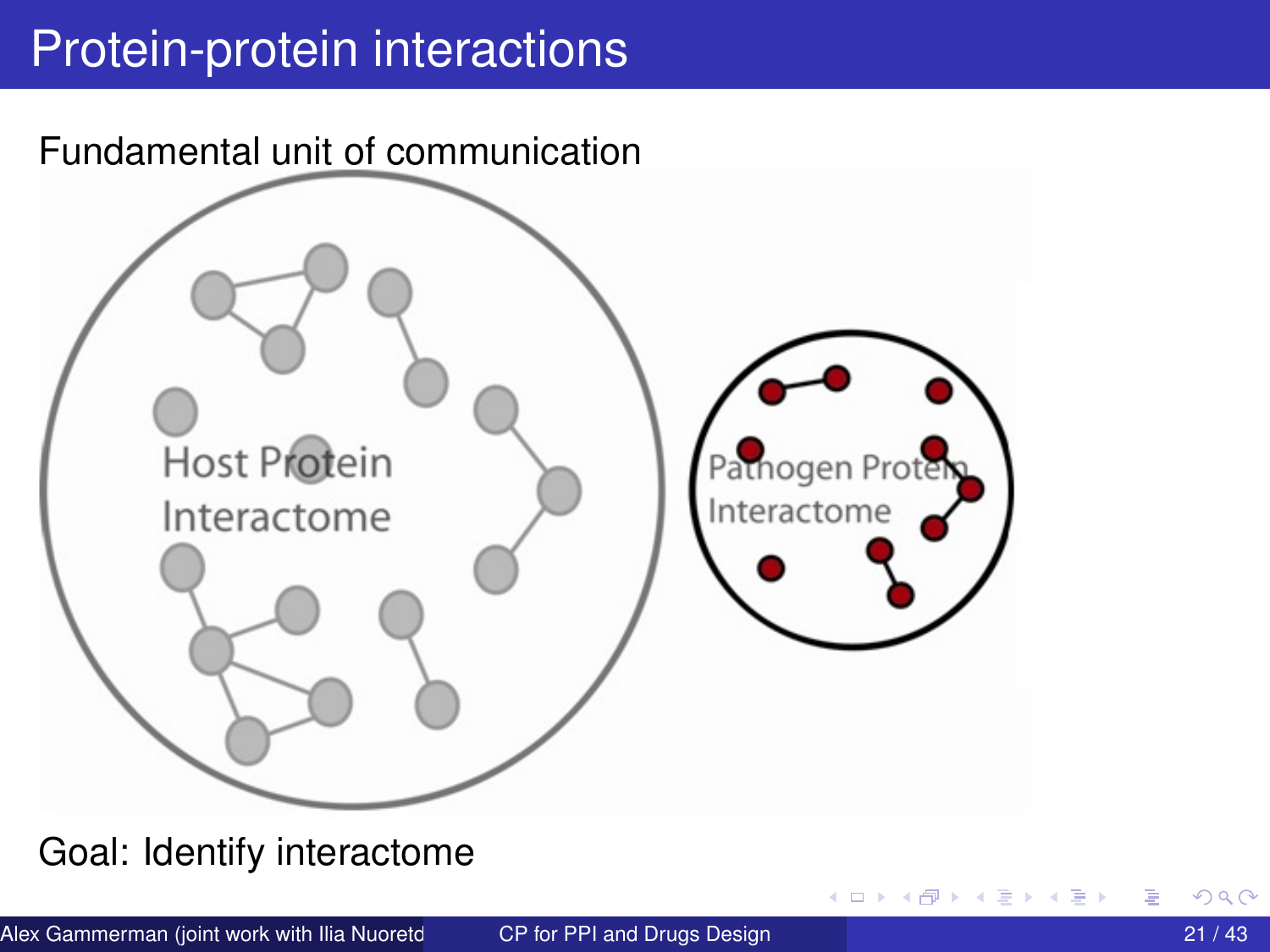# Protein pair is described with a feature vector and a class label:  $(\vec{x}, y)$   $y \in$  {'Interact','Not Interact'}

# Each feature summarizes a biological information Given

data learn a function that would map feature space into one of the two classes:

$$
f:X\to Y
$$

*NIAID database*:

http://www.ncbi.nlm.nih.gov/RefSeq/HIVInteractions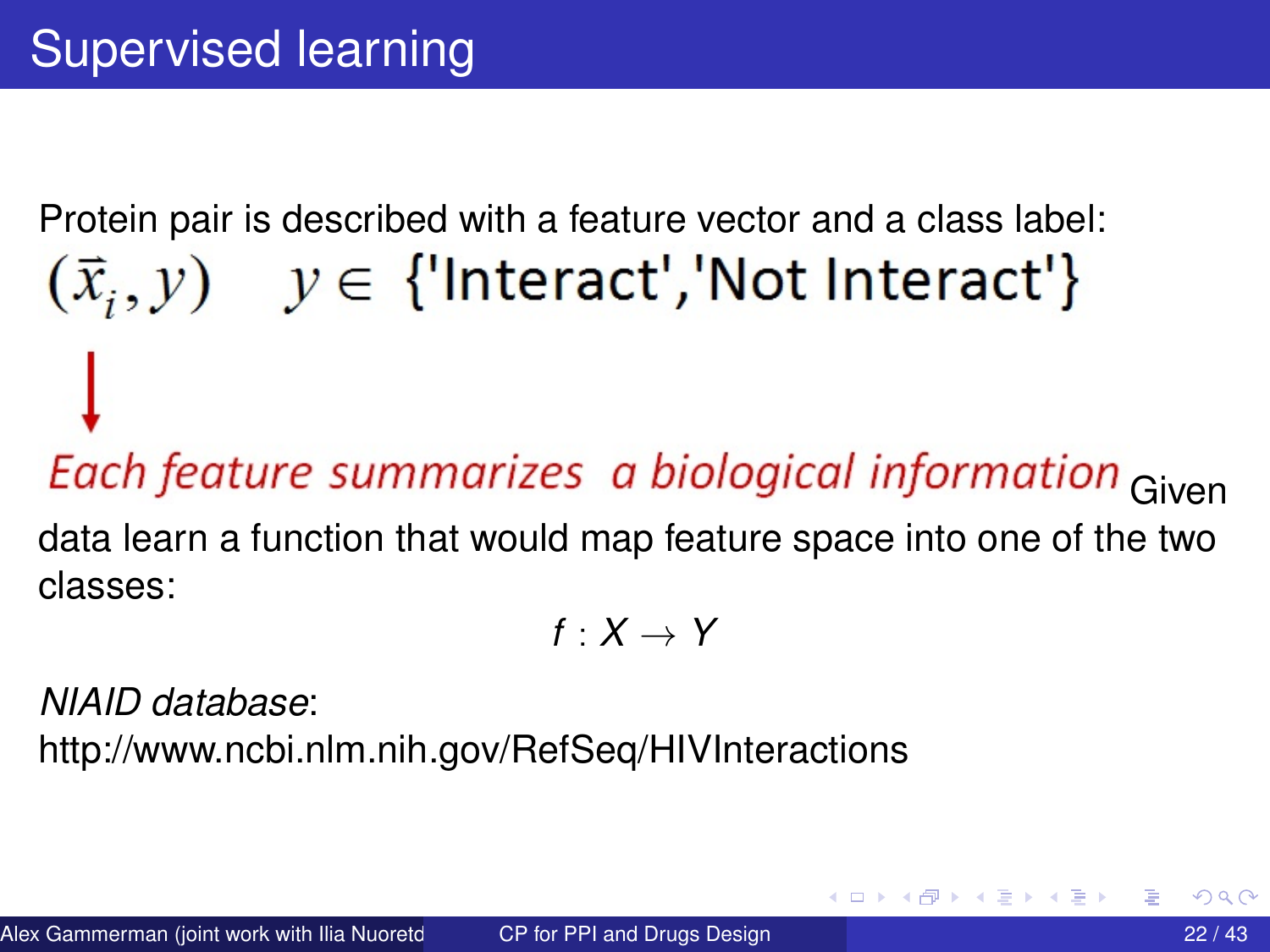# Application of conformal predictor to protein-protein interaction data

Data description:

Protein-protein interactions (17x20873 pairs with 35 attributes).

1063 of them are labelled as already known interactions.

Others are unlabelled: may be interactions or not.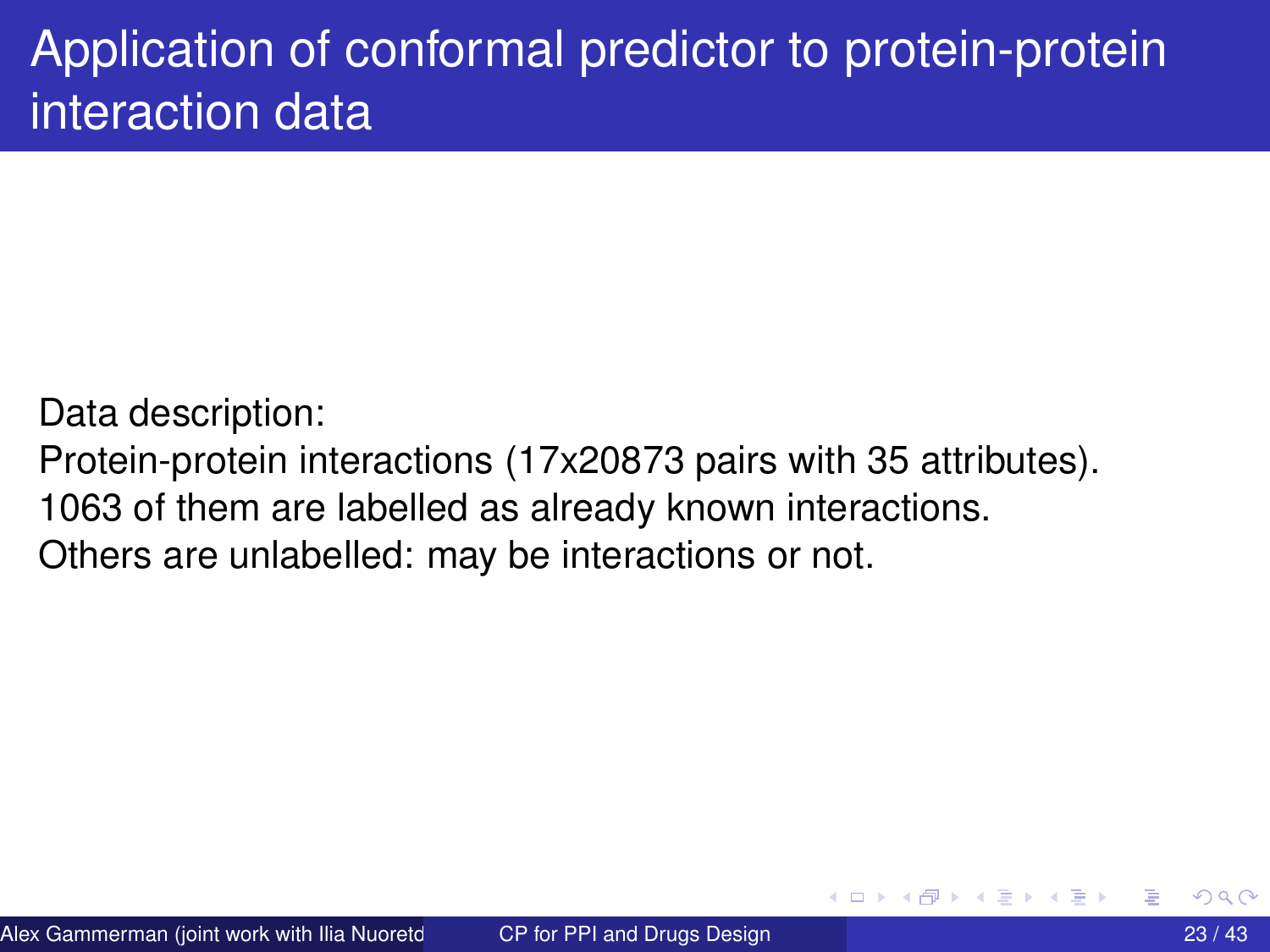- A large pool of objects (protein-protein interactions);
- A group of them are known to be interacting (training set);
- Aim: is to find new interacting proteins.
- Problem: non-conformity measure is applied to objects instead of (object,label) pairs.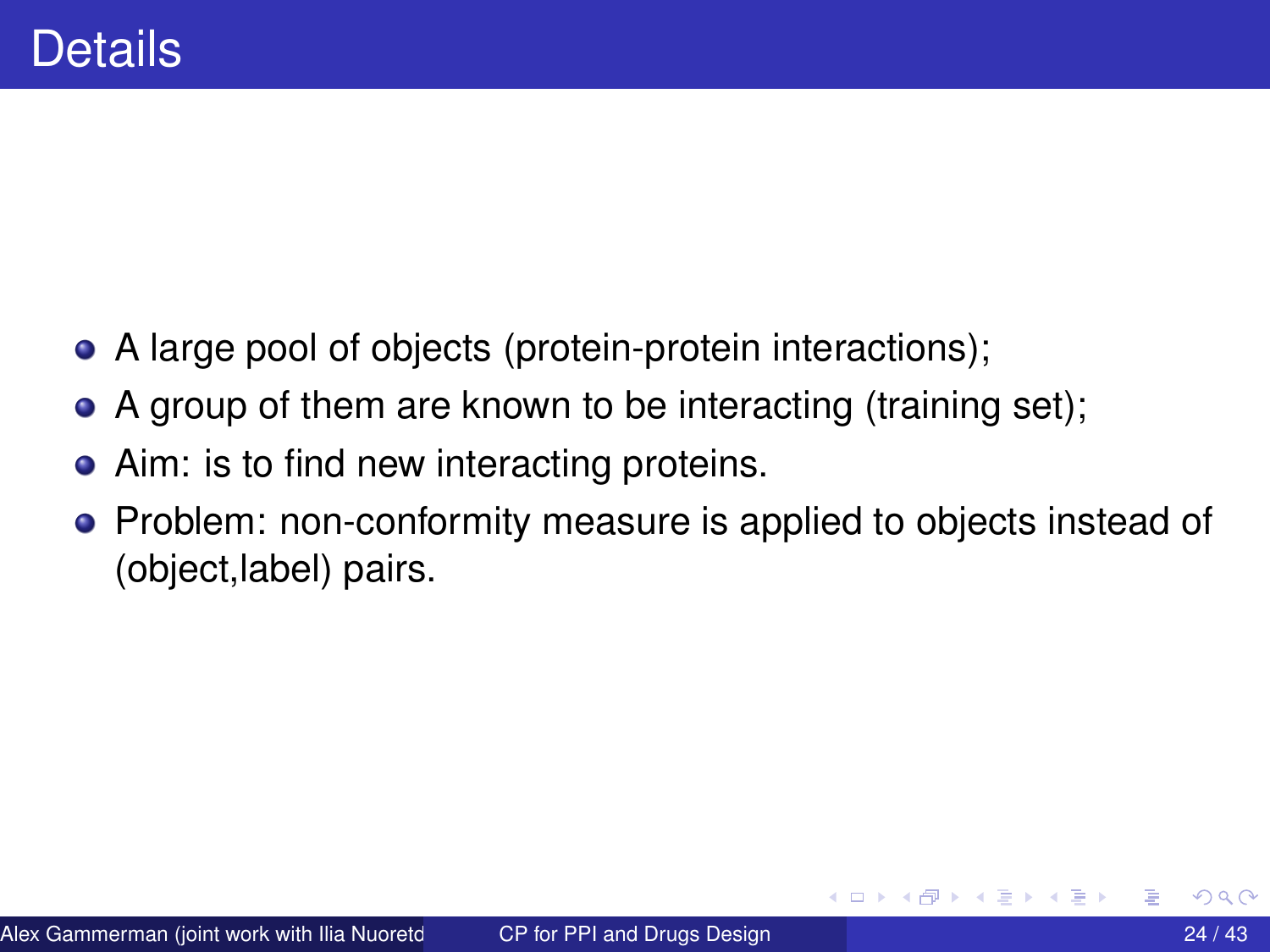# Conformal predictor for protein interaction search



- An object *x<sup>n</sup>* is listed as a suspected interaction if *p* is higher than the significance level  $\epsilon$ .
- Validity guarantees that a real interaction will be suspected with the probability 1 –  $\epsilon$ .
- Prediction is more efficient if size of suspected interaction list is smaller.

4 ロ ト ィ *ロ* ト ィ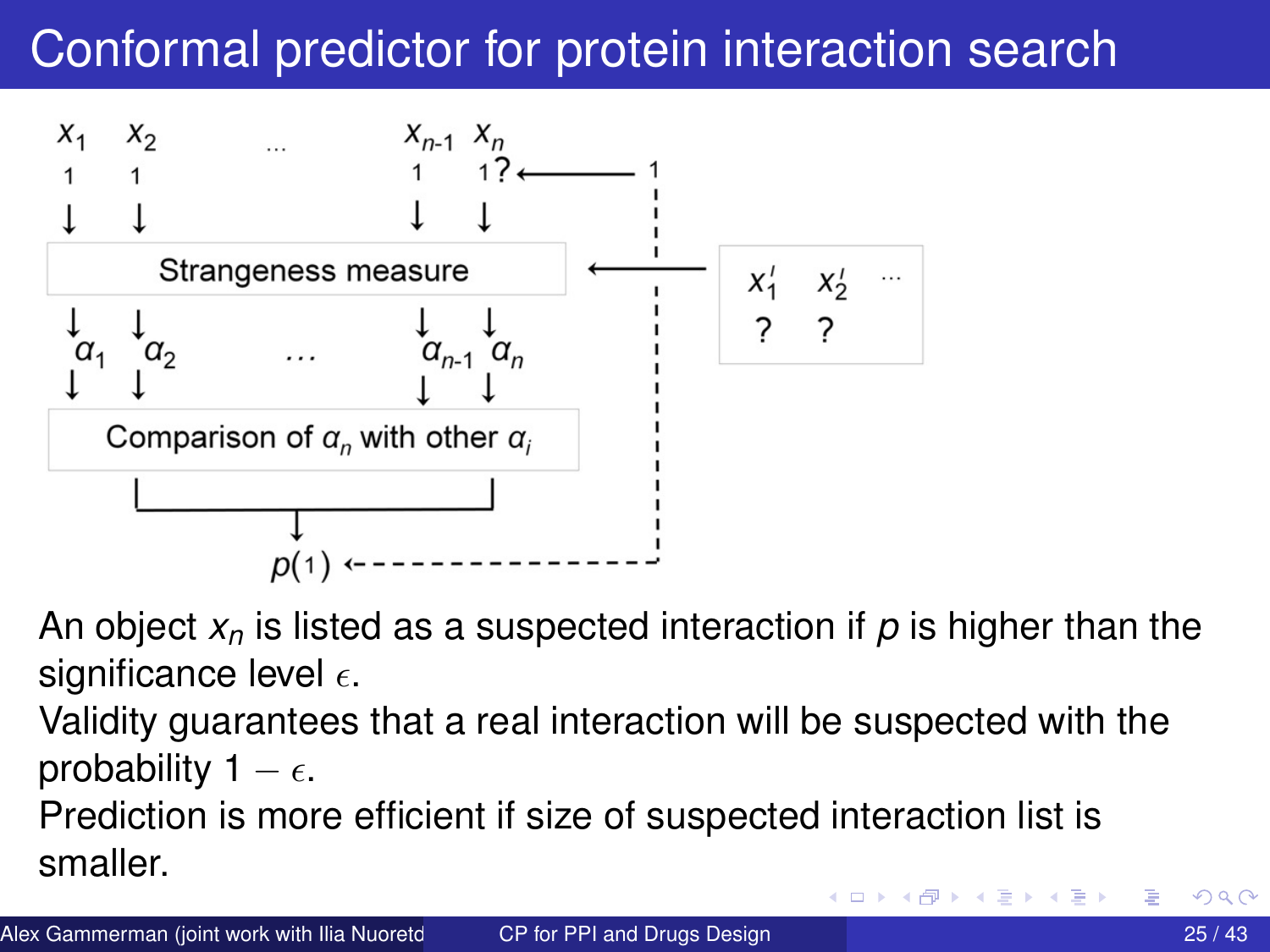## **Results**

At a given threshold for p-value, how many objects are listed as suspected interactions?



4 0 8

画

×.

Þ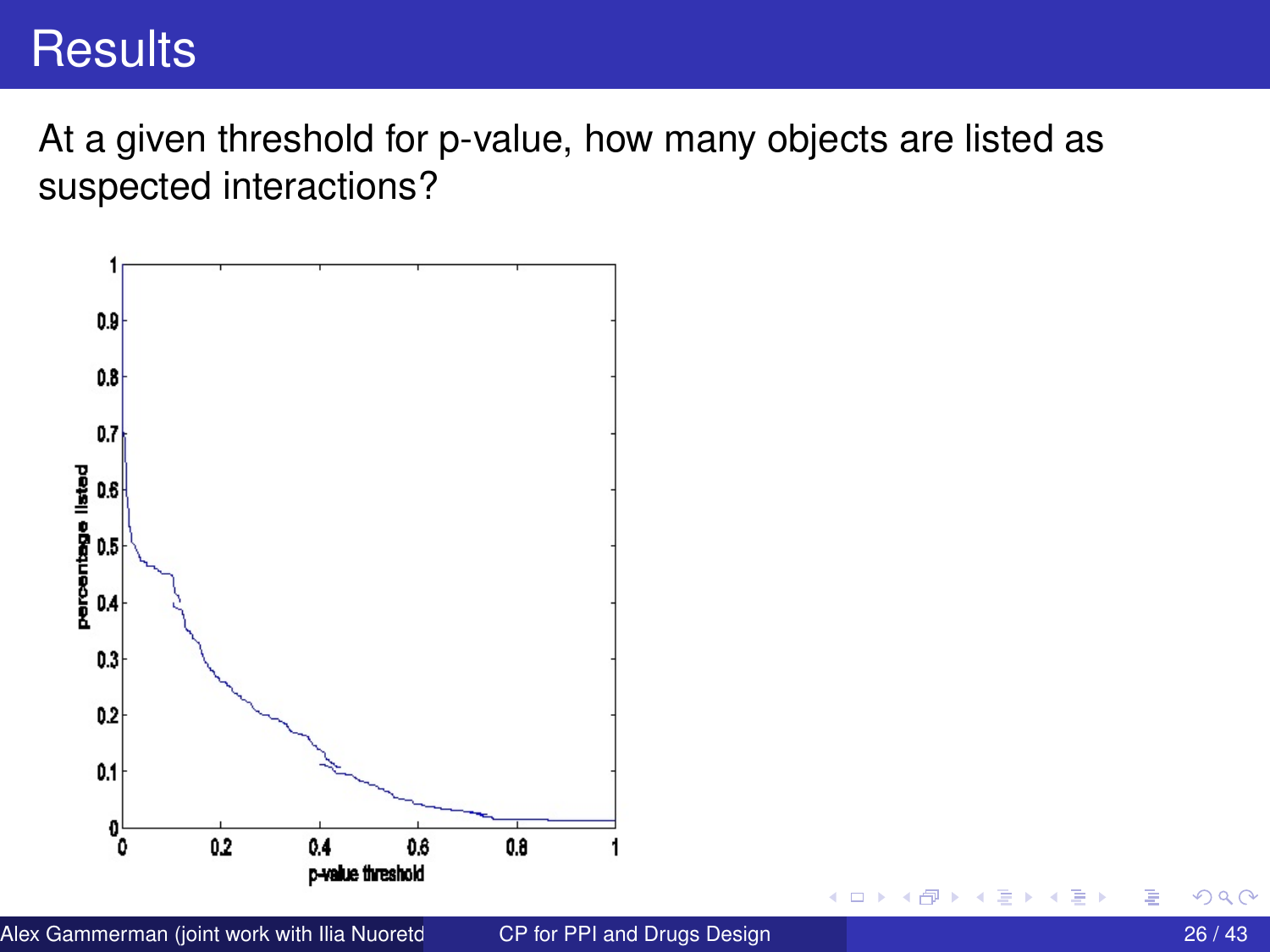## **Results**

#### Example: if confidence level is 90%, interactions with p-value at least 10% are listed; a true interaction is listed with 90% chance, 34.2% of all interactions are listed.

| confidence level | pred.interactions (amongst known interactions) | pred.interactions (amongst other pairs) |
|------------------|------------------------------------------------|-----------------------------------------|
| $0\%$            | $1/1063(0.1\%)$                                | $4/353778(0\%)$                         |
| 1%               | 11/1063(1%)                                    | 37/353778(0%)                           |
| 5%               | $54/1063(5.1\%)$                               | 241/353778(0.1%)                        |
| 10%              | $107/1063(10.1\%)$                             | 604/353778(0.2%)                        |
| 20%              | $213/1063(20\%)$                               | 2185/353778(0.6%)                       |
| 30%              | 320/1063(30.1%)                                | 5446/353778(1.5%)                       |
| 40%              | $426/1063(40.1\%)$                             | 10380/353778(2.9%)                      |
| 50%              | $533/1063(50.1\%)$                             | 18988/353778(5.4%)                      |
| 60%              | 639/1063(60.1%)                                | 31412/353778(8.9%)                      |
| 70%              | 745/1063(70.1%)                                | 49019/353778(13.9%)                     |
| 80%              | 852/1063(80.2%)                                | 72743/353778(20.6%)                     |
| 90%              | 957/1063(90%)                                  | 121091/353778(34.2%)                    |
| 95%              | 1010/1063(95%)                                 | 150711/353778(42.6%)                    |
| 99%              | 1053/1063(99.1%)                               | 189432/353778(53.5%)                    |
| 100%             | 1063/1063(100%)                                | 353778/353778(100%)                     |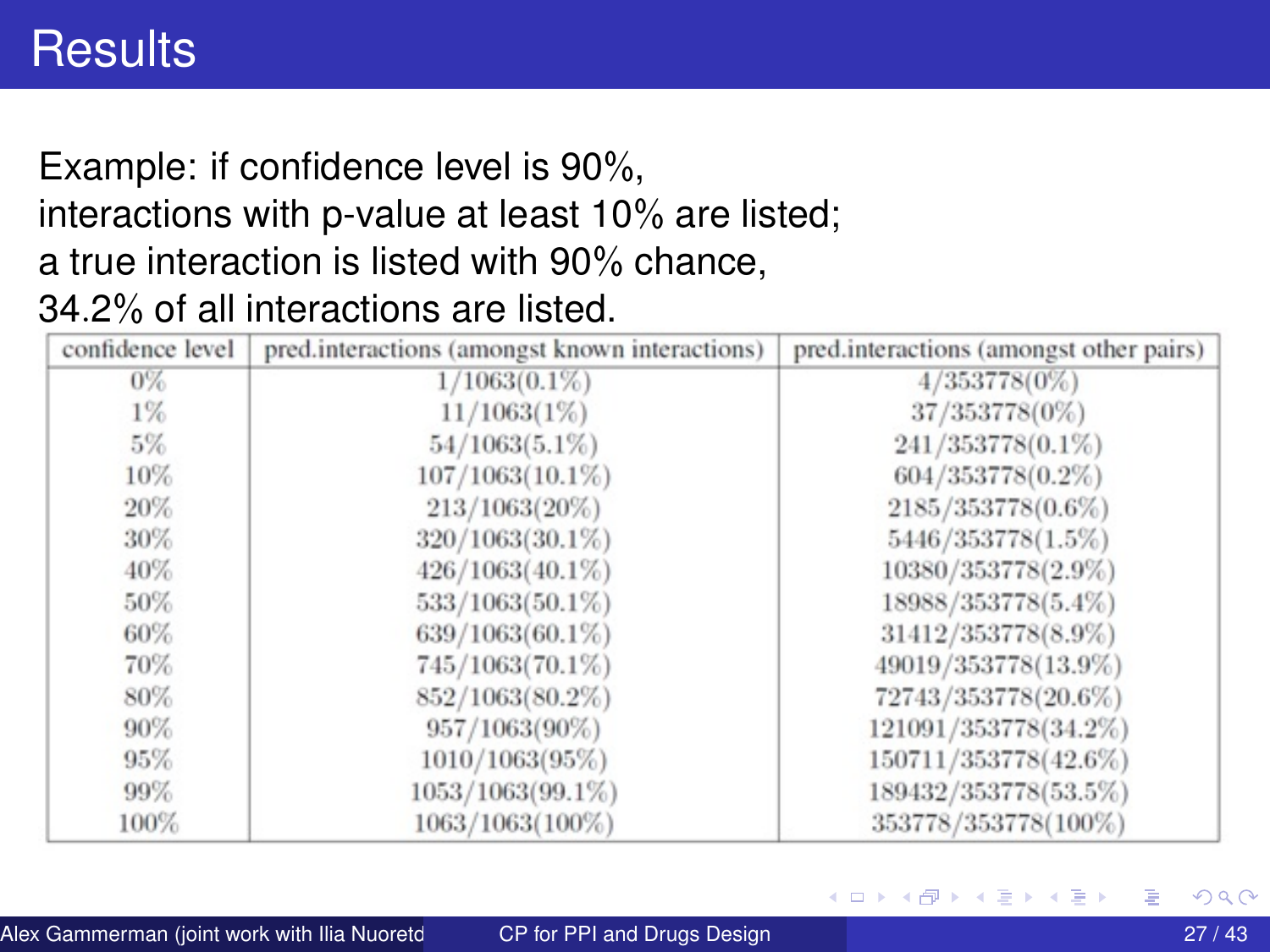<span id="page-27-0"></span>*Paolo Toccaceli, Ilia Nouretdinov, Zhiyuan Luo Vladimir Vovk, Lars Carlsson and Alex Gammerman Excape WP1 internal report. Conformal Predictors*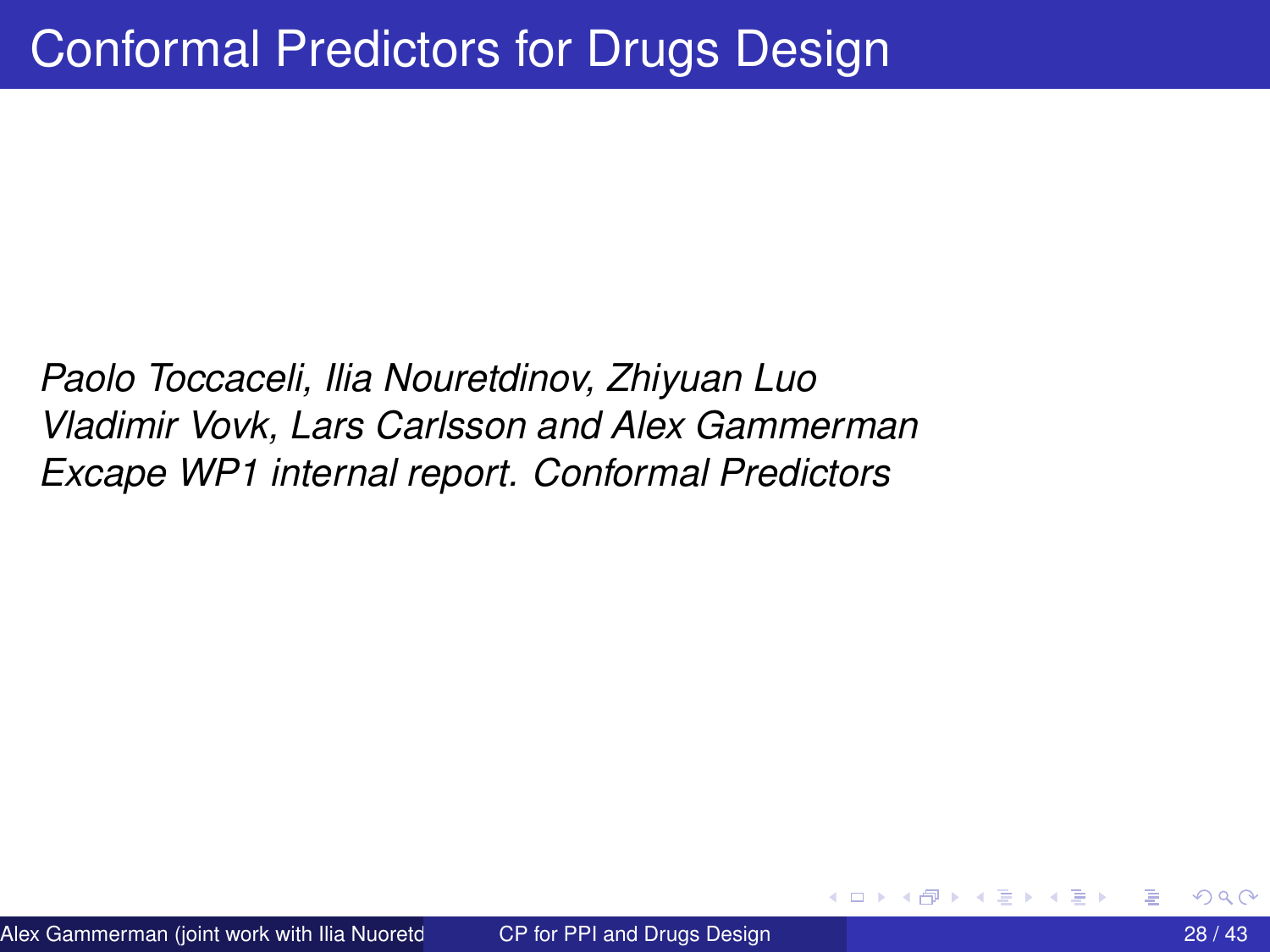## Aims

- to apply TCP and ICP to strongly imbalanced datasets of compounds in order to select active and non-active compounds;
- to experiment with very large sets of high-dimensional data to find the most accurate and computationally efficient algorithms.

The questions we want to consider are:

- What is the most effective learning strategy when training classifiers on highly imbalanced datasets in a supervised learning?
- What would be the most useful underlying algorithms?
- What kernels could be used?
- What non-conformity measures can we use for efficient and accurate predictions?
- How does the performance of the algorithms vary with the class distribution ratio?  $QQ$

 $\leftarrow$   $\leftarrow$   $\leftarrow$ 

医毛囊 医牙囊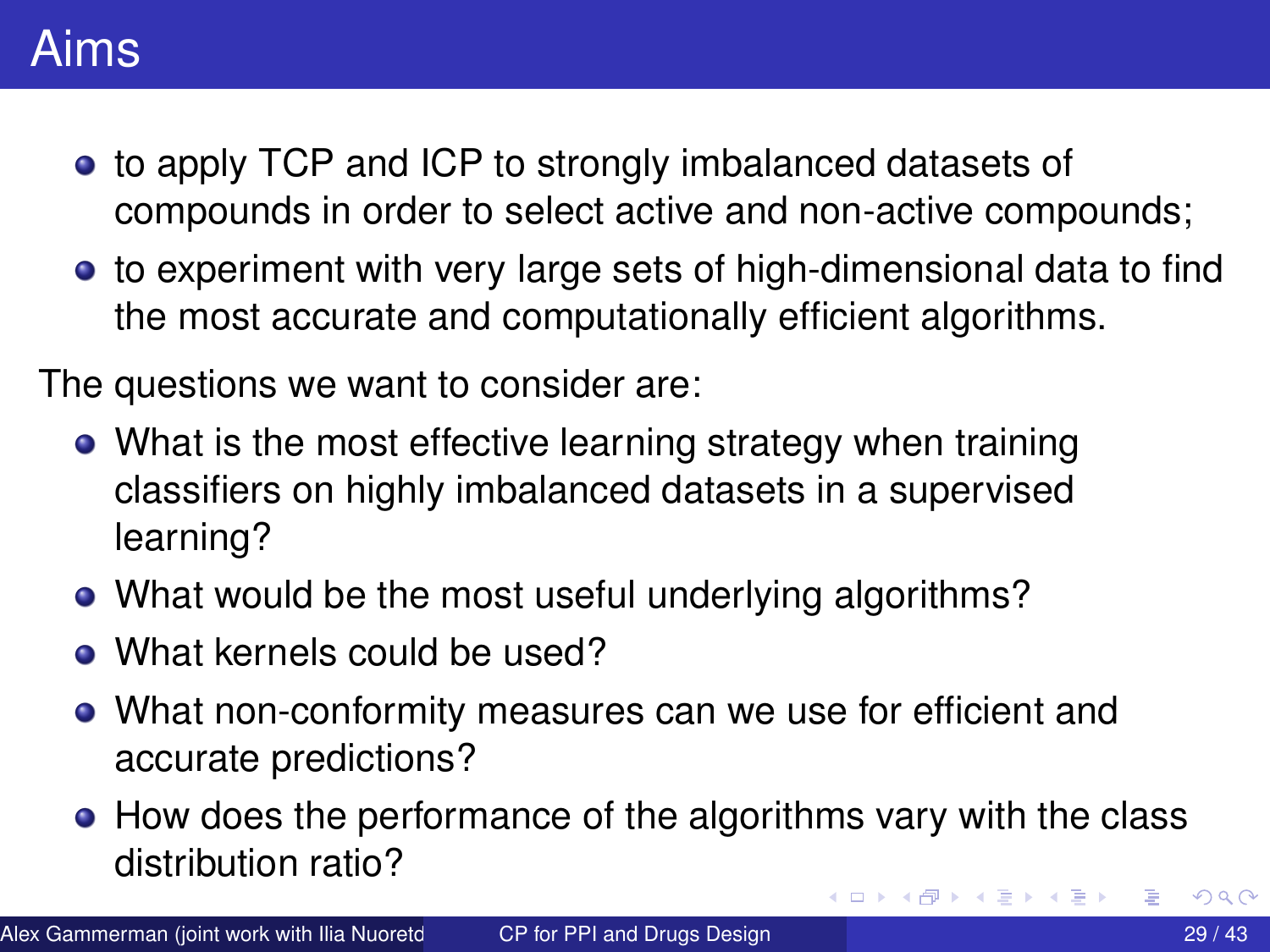<span id="page-29-0"></span>There are two main problems The problem of applying CP to strongly imbalanced data set is that the error rate for the class of a smaller size could be disproportionately higher. To overcome this we have applied *Mondrian Conformal Predictors*.

Mondrian Conformal Predictors split all examples (*xn*, *yn*) into categories  $k(n, x_n, y_n)$  and set a separate significance level  $\epsilon_k$  for each category. Here we shall consider so-called *label-conditional Conformal Predictors* where  $k(n, x_n, y_n) = y_n$ .

The fundamental advantage of Mondrian Conformal Predictors is that it holds *validity* property: it guarantees that in the long run the *p*-values assigned to objects of each type *k* are smaller than  $\epsilon_k$  with probability at most  $\epsilon_{\bf k}$ .

イロト イ押 トイラト イラト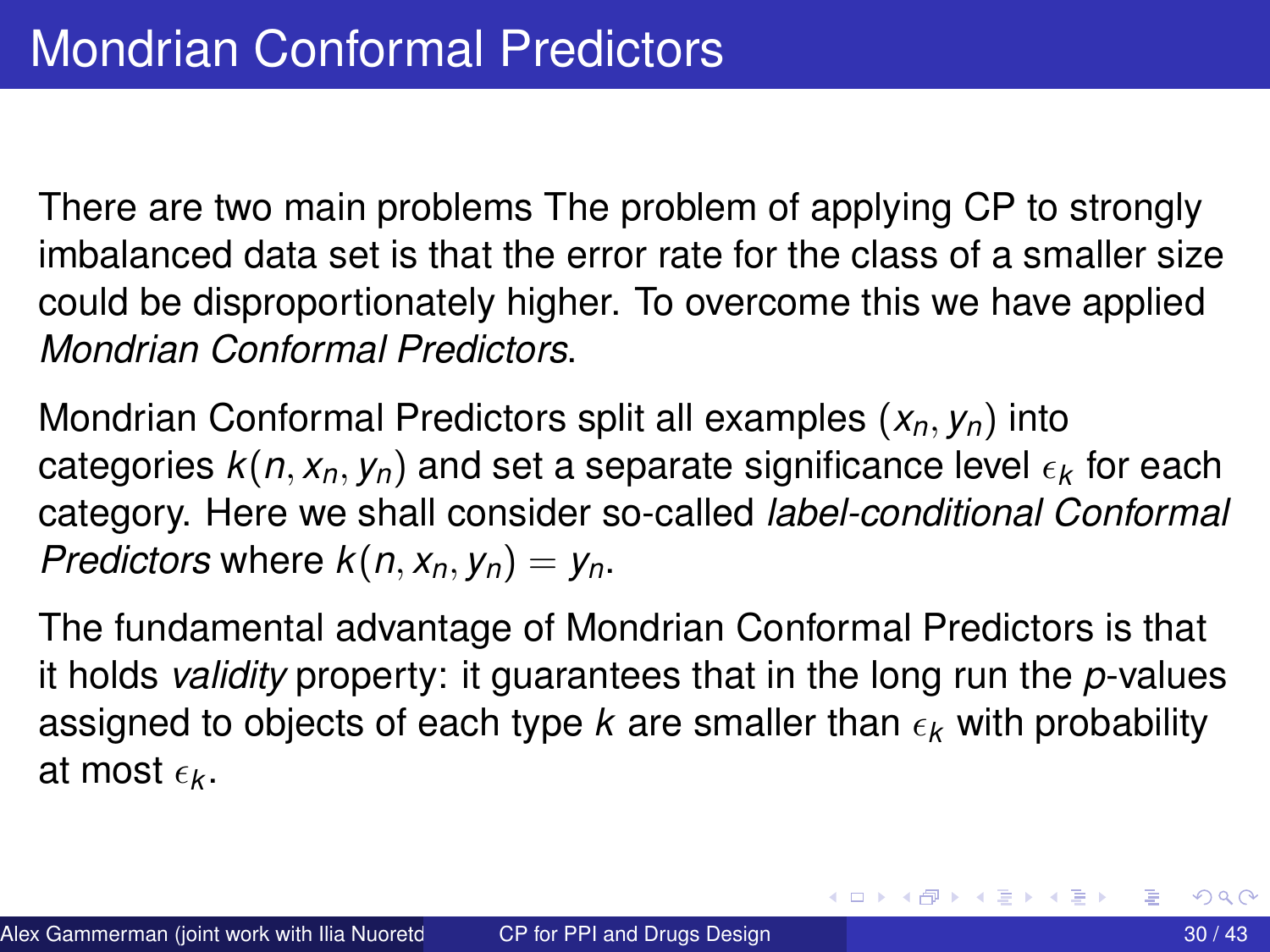<span id="page-30-0"></span>For the label-conditional CP the *p*-values are:

$$
p(y) = \frac{|\{i = 1, ..., (\ell + 1) : y_i = y, \alpha_i \geq \alpha_{\ell+1}\}|}{|\{i = 1, ..., (\ell + 1) : y_i = y\}|}
$$

The difference with respect to the earlier definition of *p*-value is that the comparisons are restricted to the  $\alpha_i$  associated with training examples with the **same** label as the hypothetical completion.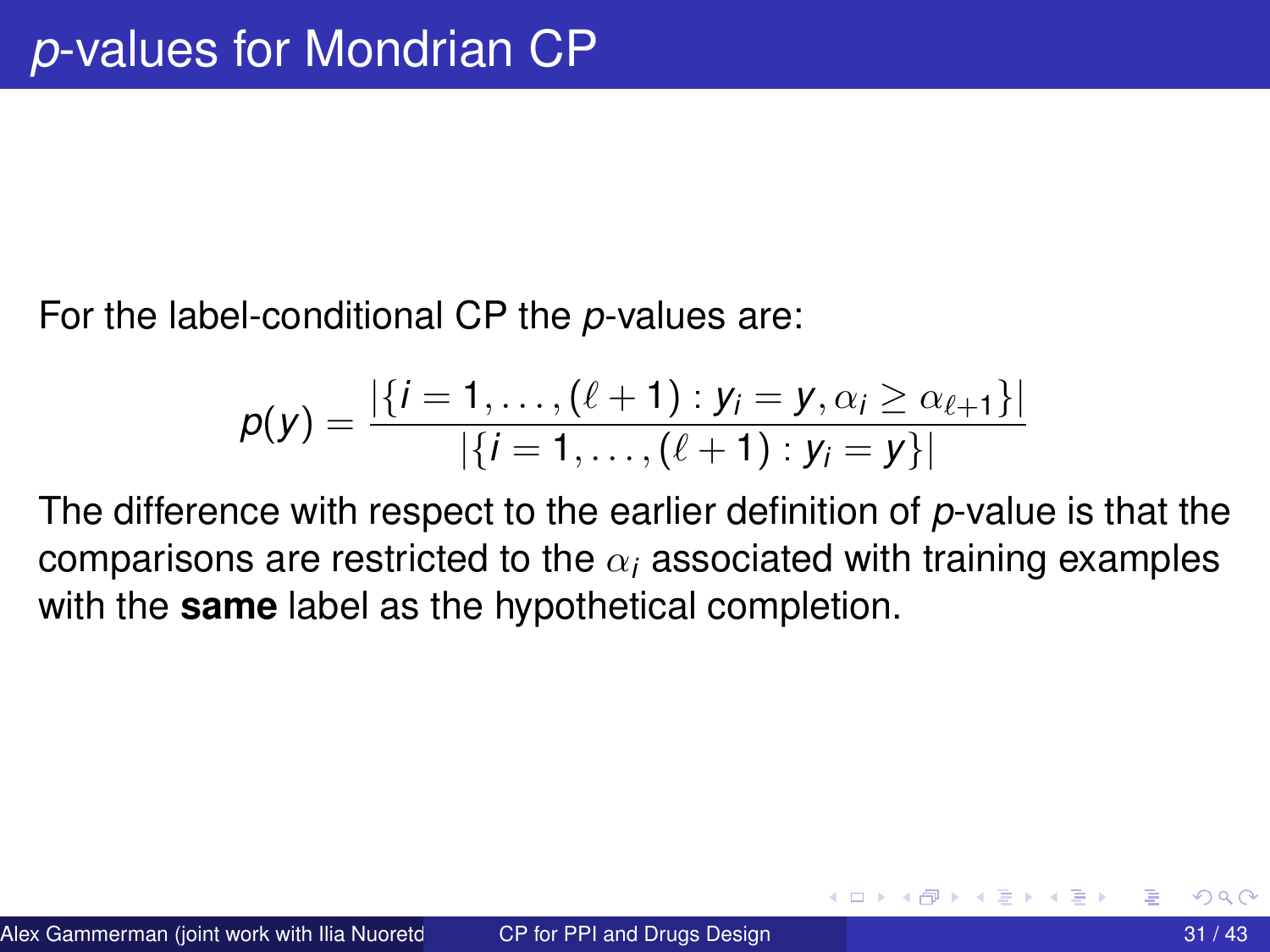## <span id="page-31-0"></span>Mondrian Inductive Conformal Prediction

The Mondrian CP is our method to deal with **imbalanced** set of data. In order to deal with the problem of **large** data we applied Inductive CP.

In the Inductive Conformal Prediction, the training set is divided into a *proper training set* and a *calibration set*. The proper training set is used to train the underlying Machine Learning algorithm and the calibration set is used to compute the  $\alpha_i$  on the basis of the trained underlying machine learning algorithm.

The training set is split at index *h* so that examples with index *i* ≤ *h* constitute the proper training set and examples with index  $i > h$  (and  $i \leq \ell$ ) constitute the calibration set.

$$
p(y) = \frac{|\{i = h+1, \ldots, \ell + 1 : y_i = y, \alpha_i \geq \alpha_{\ell+1}\}|}{|\{i = h+1, \ldots, \ell + 1 : y_i = y\}|}
$$

The fundamental advantage of Mondrian Inductive CP for a large and

imbalanced data is that it holds **validity** prope[rty](#page-30-0).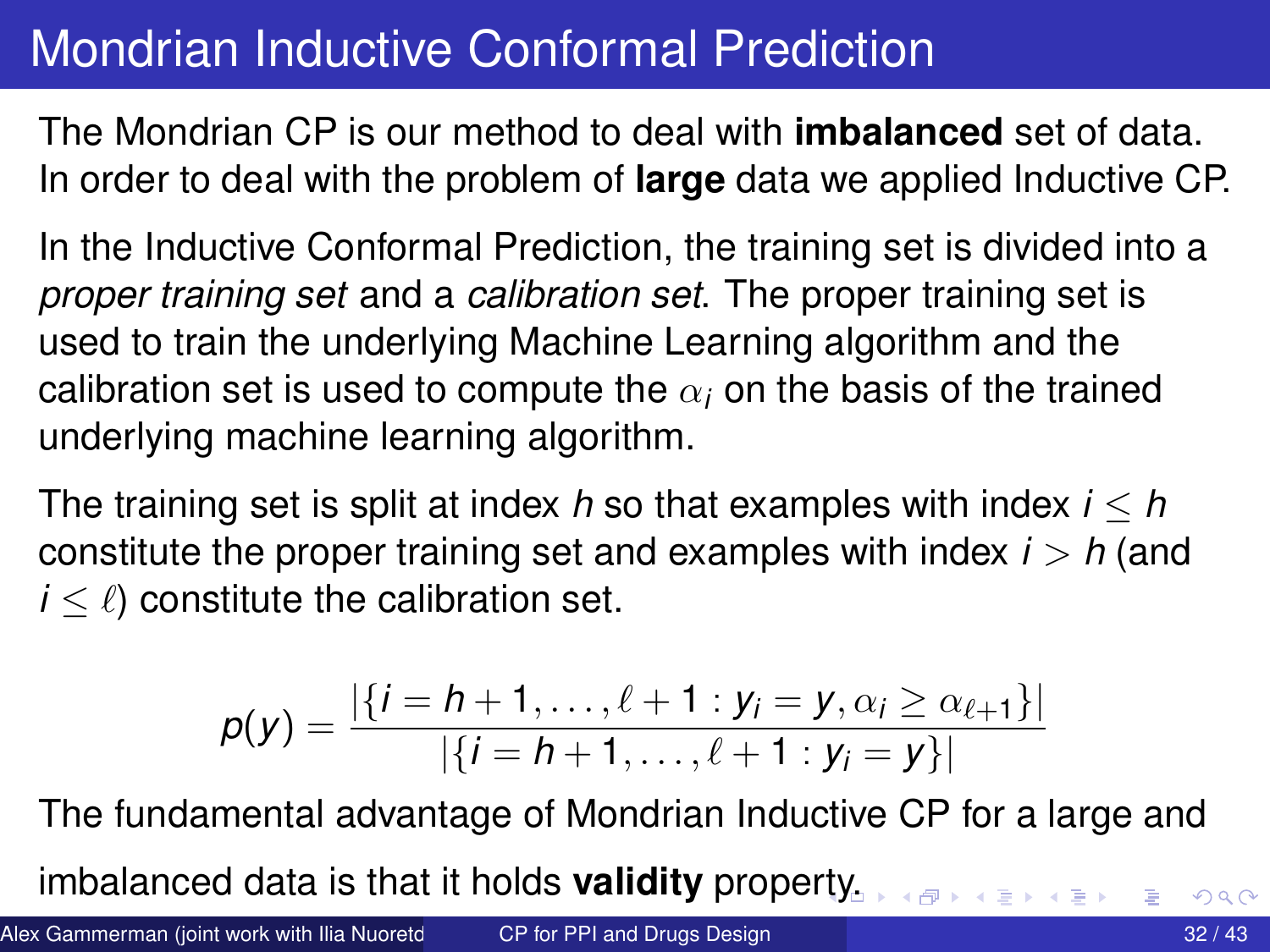<span id="page-32-0"></span>Several algorithms have been used as underlying algorithms in order to extract the non-conformity measure (NCM). Here we outline our use of SVM and Cascade SVM developed by V.Vapnik.

CascadeSVM decomposes the training over a large set in an appropriate sequence of SVM trainings over smaller sets that form a partition of the training set. The end result is, under certain conditions, the same as the one that would train over the entire set in one go. The CascadeSVM has also the desirable property that is possible to obtain a sub-optimal result by stopping early in the sequence, thereby trading off accuracy against computational effort.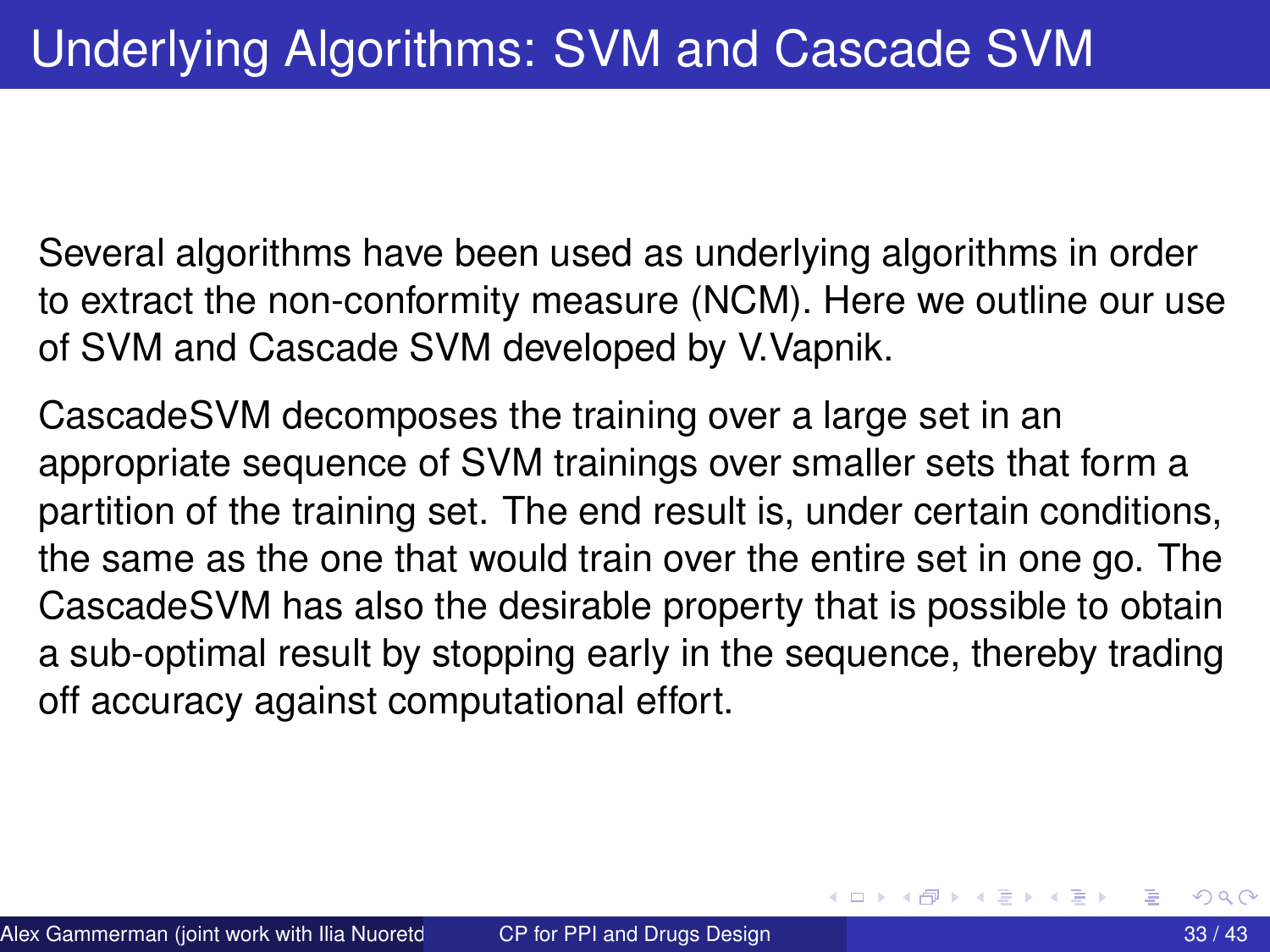# Cascade SVM



#### Linear Cascade SVM

At each step, the set of Support Vectors from the previous stage is merged with a block of training examples from the partition of the original training set. This is used as training set for an SVM, whose SVs are then fed to the next stage.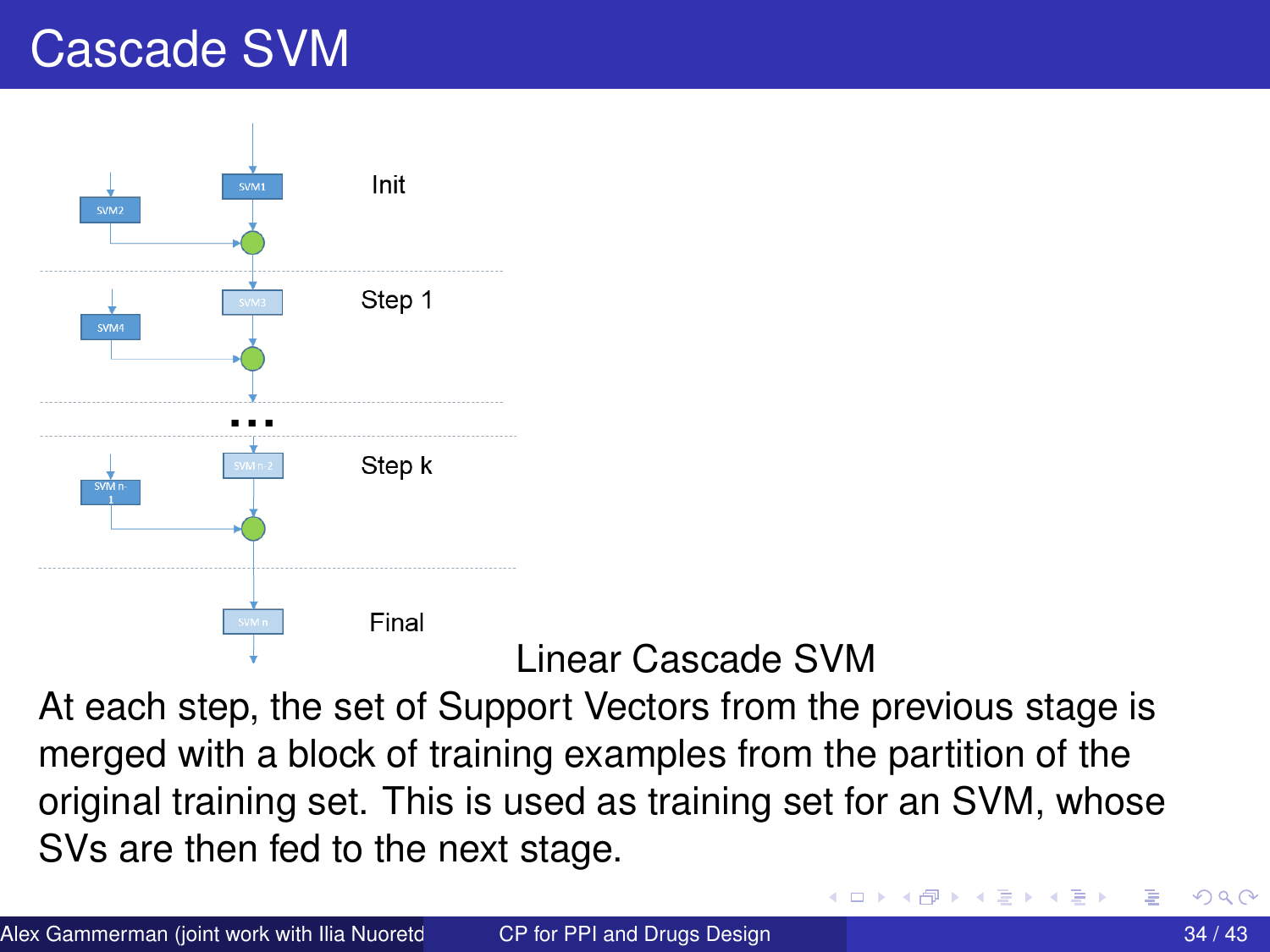A key factor for the performance of the SVM classifier is the choice of the kernel.

We experimented with the Tanimoto similarity and then composed it with the Polynomial Kernel and the Gaussian RBF Kernel.

| <b>Tanimoto Coefficient</b>                                                                   | $\sum$ min $(a_i, b_i)$<br>$\mathcal{T}(A, B) = \frac{1}{\sqrt{2}}$         |  |  |  |
|-----------------------------------------------------------------------------------------------|-----------------------------------------------------------------------------|--|--|--|
| Tanimoto with Polynomial                                                                      | $\sum a_i + \sum b_i - \sum \min(a_i, b_i)$<br>$TP(A, B) = (T(A, B) + 1)^d$ |  |  |  |
| Tanimoto with Gaussian RBF                                                                    | $ T(A,A)+T(B,B)-2T(A,B) $<br>$TG(A, B) = e^{-}$                             |  |  |  |
| where $A = (a_1, a_2, \ldots, a_p), B = (b_1, b_2, \ldots, b_p), a_i, b_i \in \mathbb{N}^0$ . |                                                                             |  |  |  |

**REPAREM** 

∢ □ ▶ ィ <sup>□</sup> ▶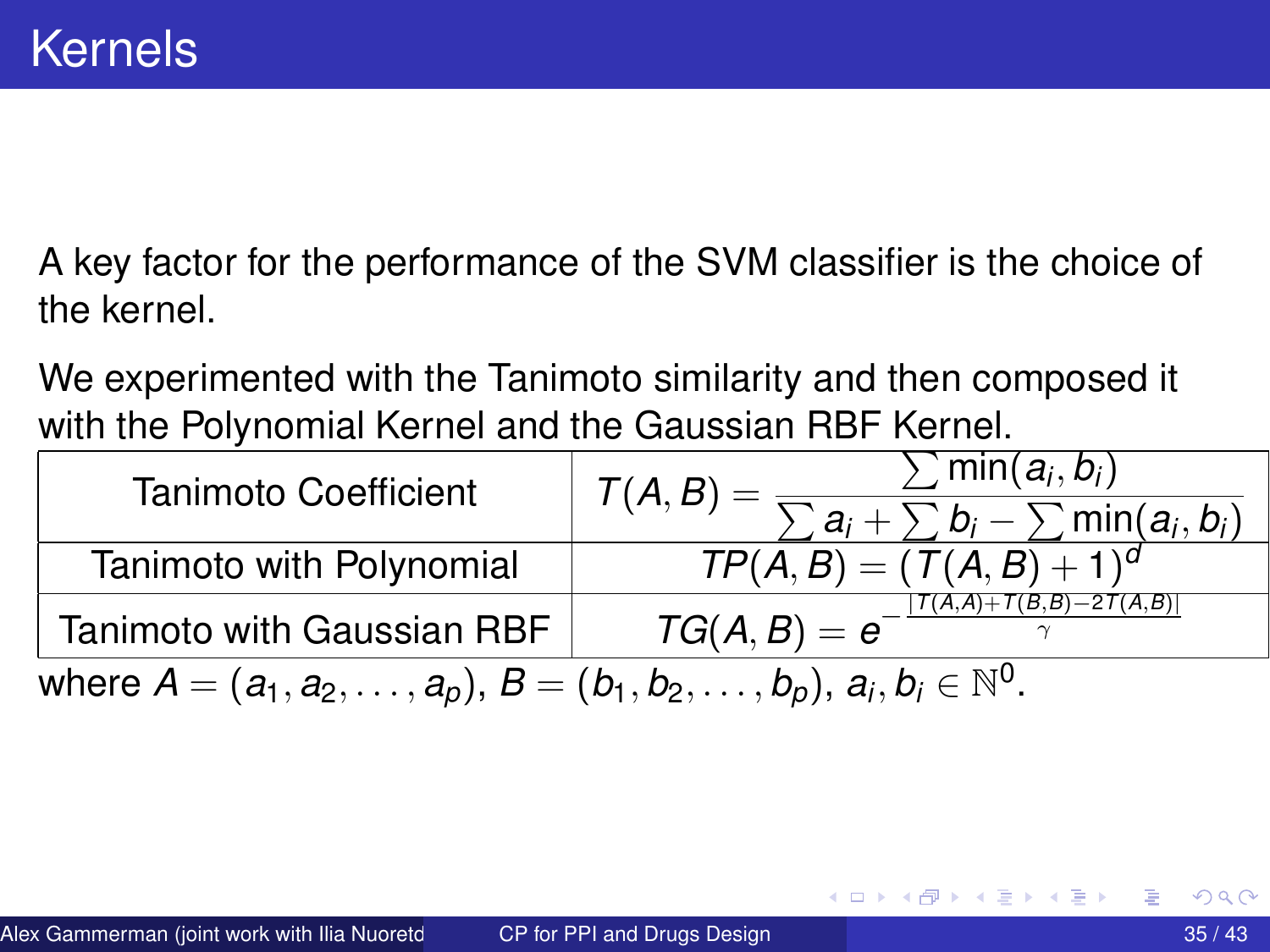The data set originates from BioAssay AID 827 in the PubChem public repository. For this experiment, each tested compound is described by a variable number of *signature descriptors*. Each signature corresponds to the number of occurrences of a given labelled subgraph in the molecule graph.

Total number of examples = 138,287 Number of features = 165,786 Number of non-zero entries  $= 7,711,571$ Density of the data set  $= 0.00034$ Active compounds  $= 1,658$ Inactive compounds  $= 136,629$ Unique set of signatures = 137,901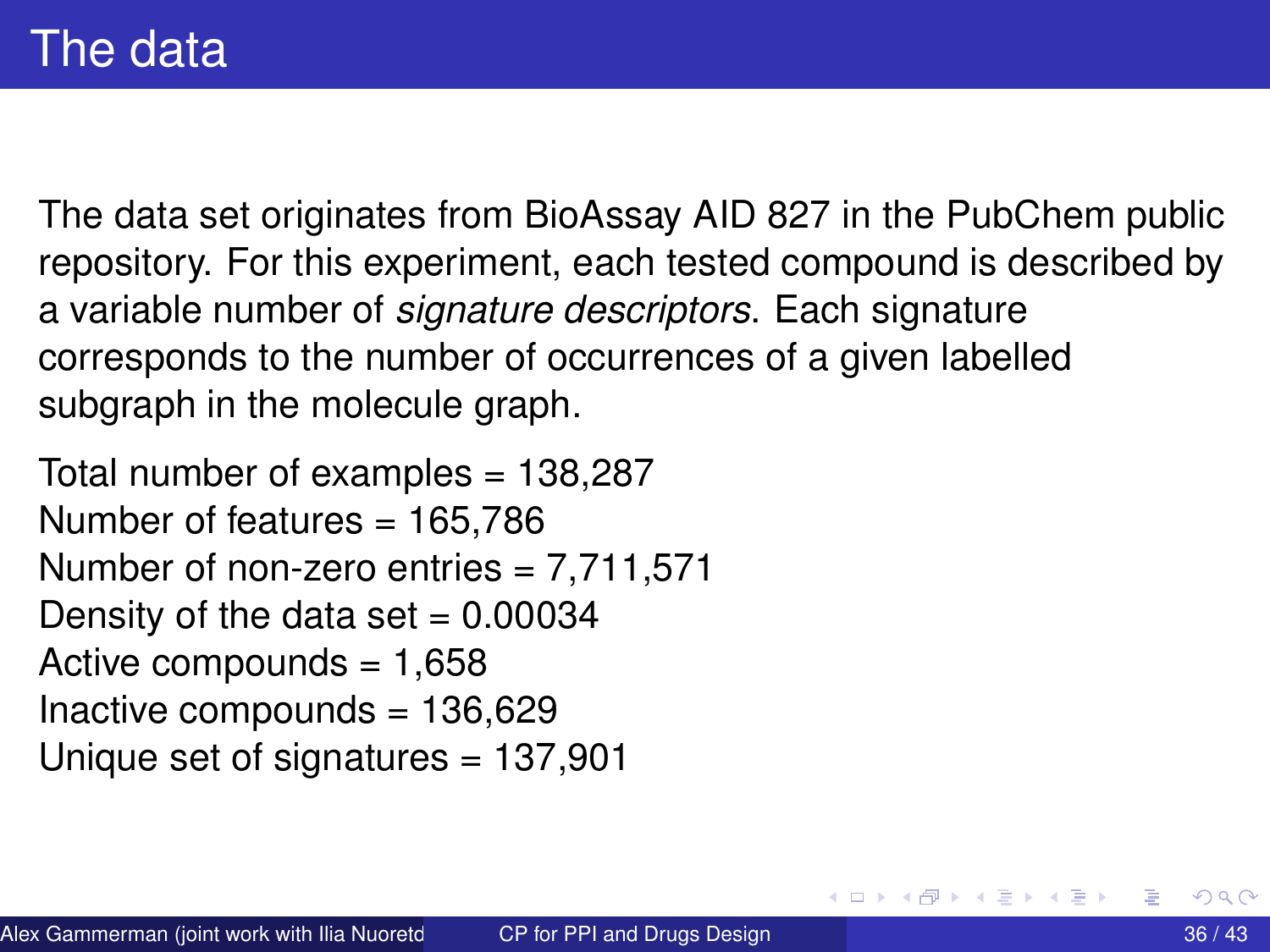# Matrix of the training data



The *x*-axis lists the compounds and the *y*-axis the attributes. A dot corresponds to a non-zero value for a feature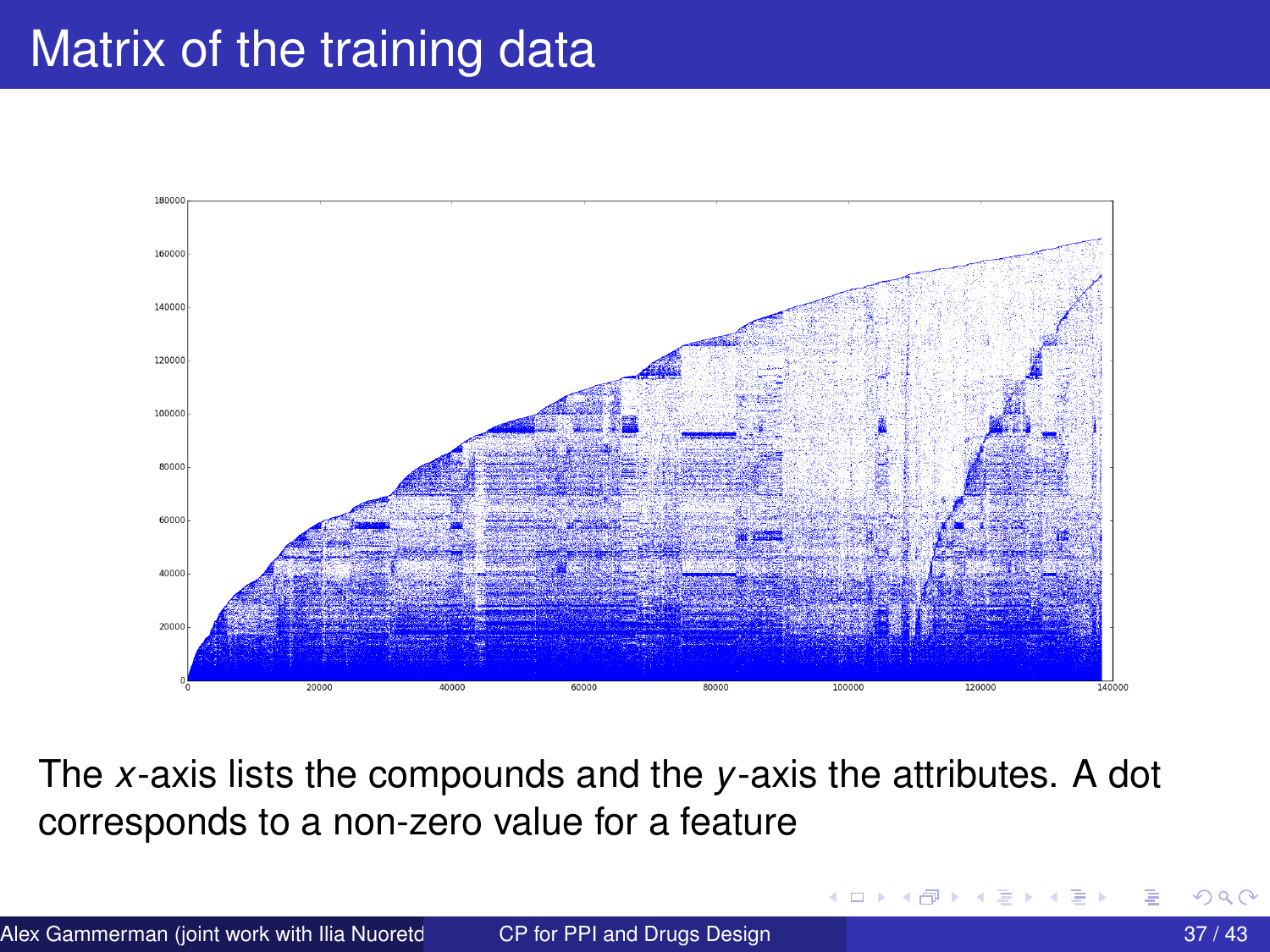<span id="page-37-0"></span>Here are results of some experiments using the Mondrian Inductive Conformal Prediction with 3 different underlying ML algorithms for ICP:

- SVM (Cascade) with Tanimoto+Gaussian RBF kernel
- k Nearest Neighbours with Tanimoto distance
- Naive Bayes (Multinomial)

The split between training, calibration and test sets: Total number of examples = 138,287 Number of test examples =10,000 Number of training examples = 90,000 Calibration set size =  $10,000$  (23,520 for SVM)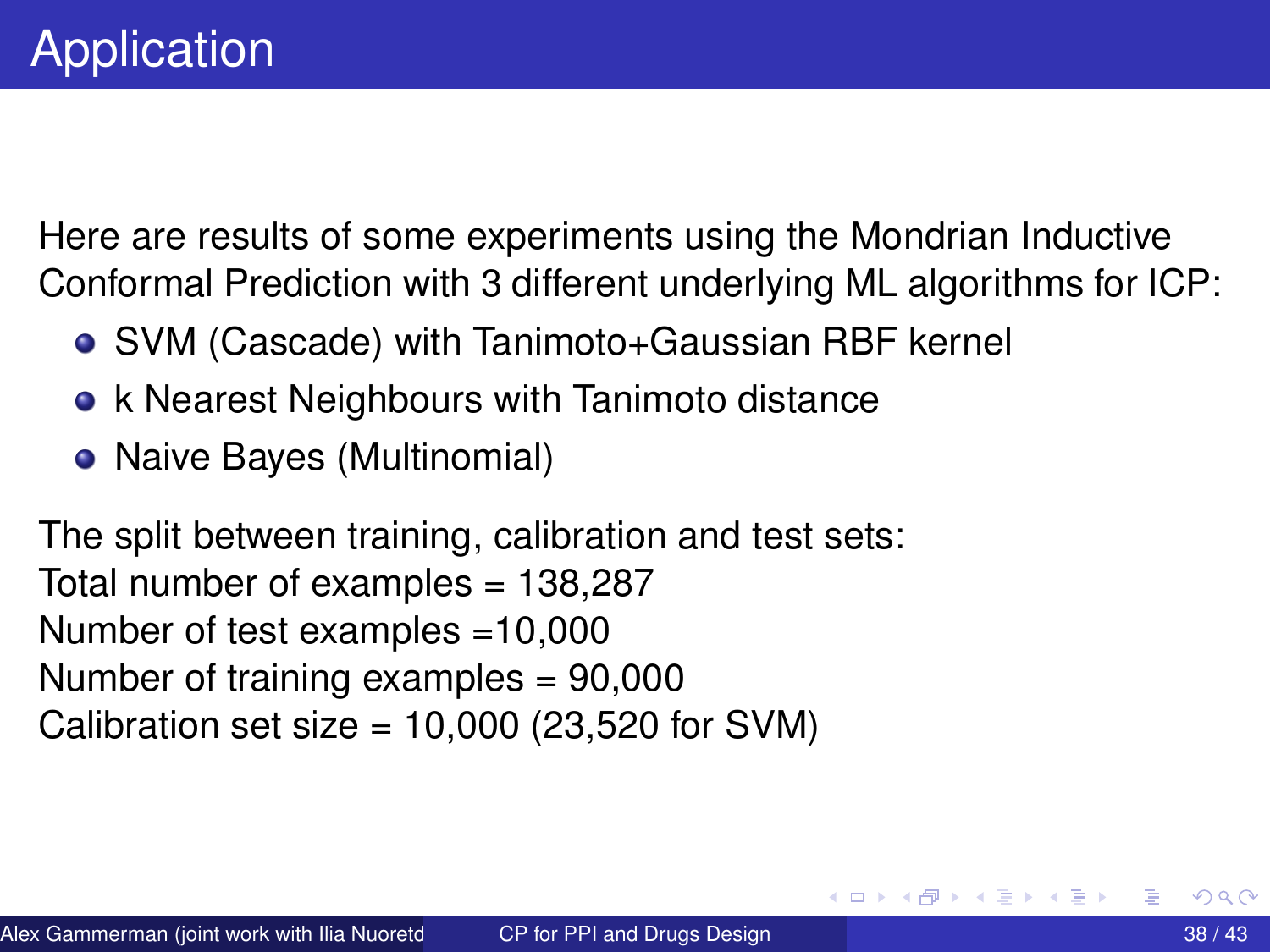| <b>Underlying</b> | NCM $\alpha_i$                                                                        | <b>Comment</b>                                                                                 |
|-------------------|---------------------------------------------------------------------------------------|------------------------------------------------------------------------------------------------|
| <b>SVM</b>        | $-y_i d(x_i)$                                                                         | distance from separating hy-<br>perplane (in the "wrong" di-<br>rection); kernel=[Tani+RBF]    |
| kNN               | $agg_{j\neq i:y_j=y_i}d(x_j,x_i)$<br>$\overline{agg_{j\neq i:y_j\neq y_i}d(x_j,x_i)}$ | here <i>agg</i> is either mean of the<br>k smallest values, or max of<br>the k smallest values |
| Naïve Bayes       | $-\text{log}p(y_i = c   x_i)$                                                         | $p$ is the posterior probability<br>estimated by NB                                            |

重

K ロ ⊁ K 倒 ≯ K 君 ⊁ K 君 ⊁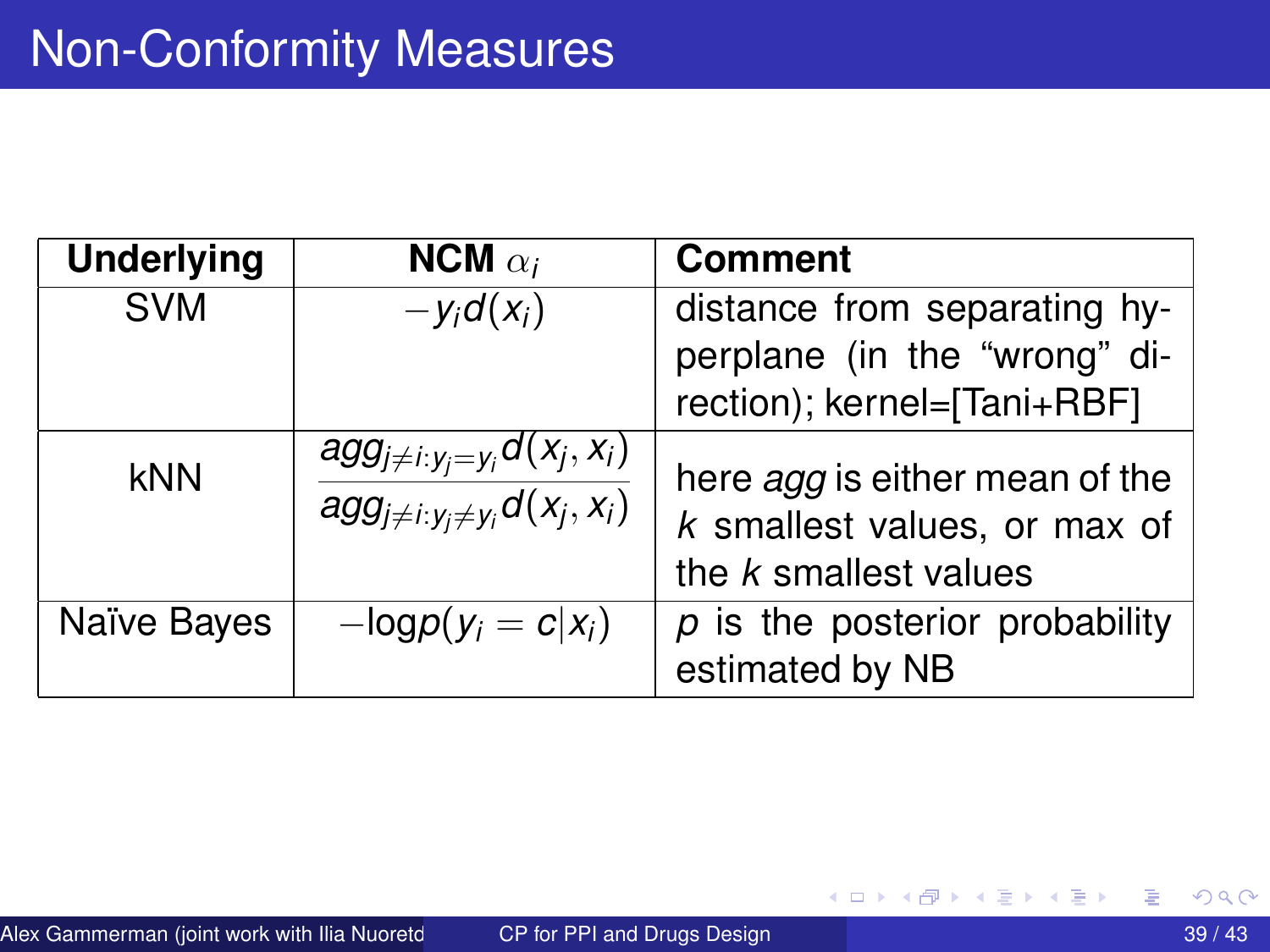# Performance of CP region predictor on 10,000 test examples for  $\epsilon = 0.01$

| <b>Underlying</b> | A as A | NA-A | A-NA | <b>NA-NA</b> | Empty | Unc. |
|-------------------|--------|------|------|--------------|-------|------|
| Casc SVM          | 46     | 103  |      | 208          |       | 9643 |
| 3NN mean          | 36     | 83   |      | 785          |       | 9090 |
| Naïve Bayes       | 38     | 85   |      | 245          |       | 9630 |

The conducted experiments included various performance criteria:

- **e** error rate
- number of uncertain predictions
- **o** precision
- **o** recall
- AUC

What is important here and the main difference with traditional ML algorithms) is that each of this preformance criteria depend on the **required level of confidence**: the error rate (and the rest of the criteria) will be higher if we demand 99% of confidence and lower under 95% of confidence.

Alex Gammerman (joint work with Ilia Nuoretdinov and Paris PPI and Drugs Design 40 / 43 and 20 / 43 and 20 / 43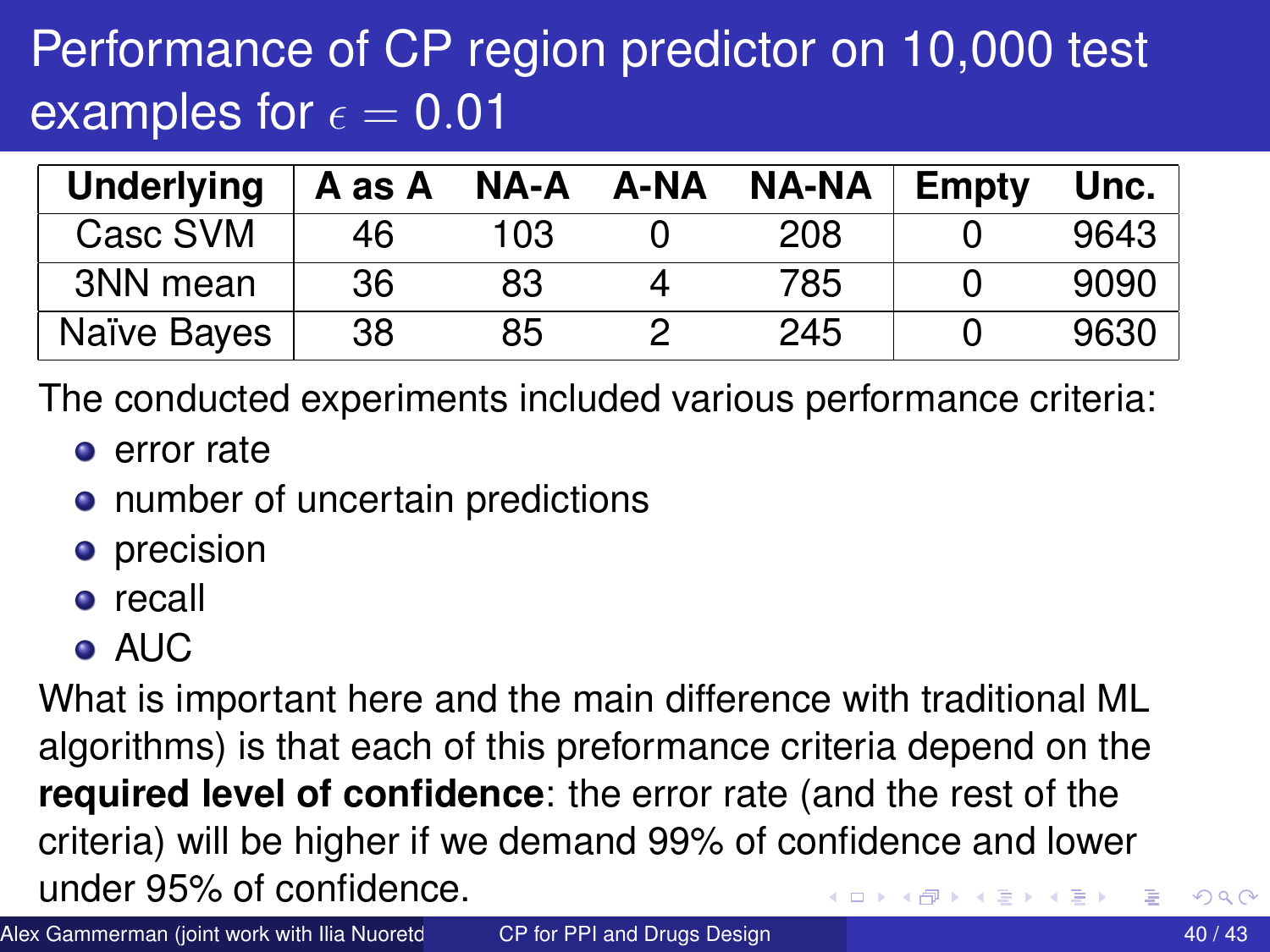# Confusion Matrix given significance (confidence) level  $\epsilon$

Region prediction vs. significance level for ICP with CascadeSVM with Tanimoto+RBF kernel:

| $\epsilon$ | A as A |      | NA-A A-NA | <b>NA-NA</b> | <b>Empty</b> | Unc. |
|------------|--------|------|-----------|--------------|--------------|------|
| 0.01       | 46     | 103  | 0         | 208          | 0            | 9643 |
| 0.05       | 64     | 503  | 4         | 3247         | 0            | 6182 |
| 0.10       | 75     | 1001 | 6         | 5120         | 0            | 3798 |
| 0.15       | 80     | 1451 | 18        | 7285         | 0            | 1166 |
| 0.20       | 86     | 1886 | 21        | 7923         | 84           | 0    |
| 0.25       | 79     | 1408 | 18        | 7403         | 1092         | 0    |

4 D.K.  $\leftarrow$   $\leftarrow$   $\leftarrow$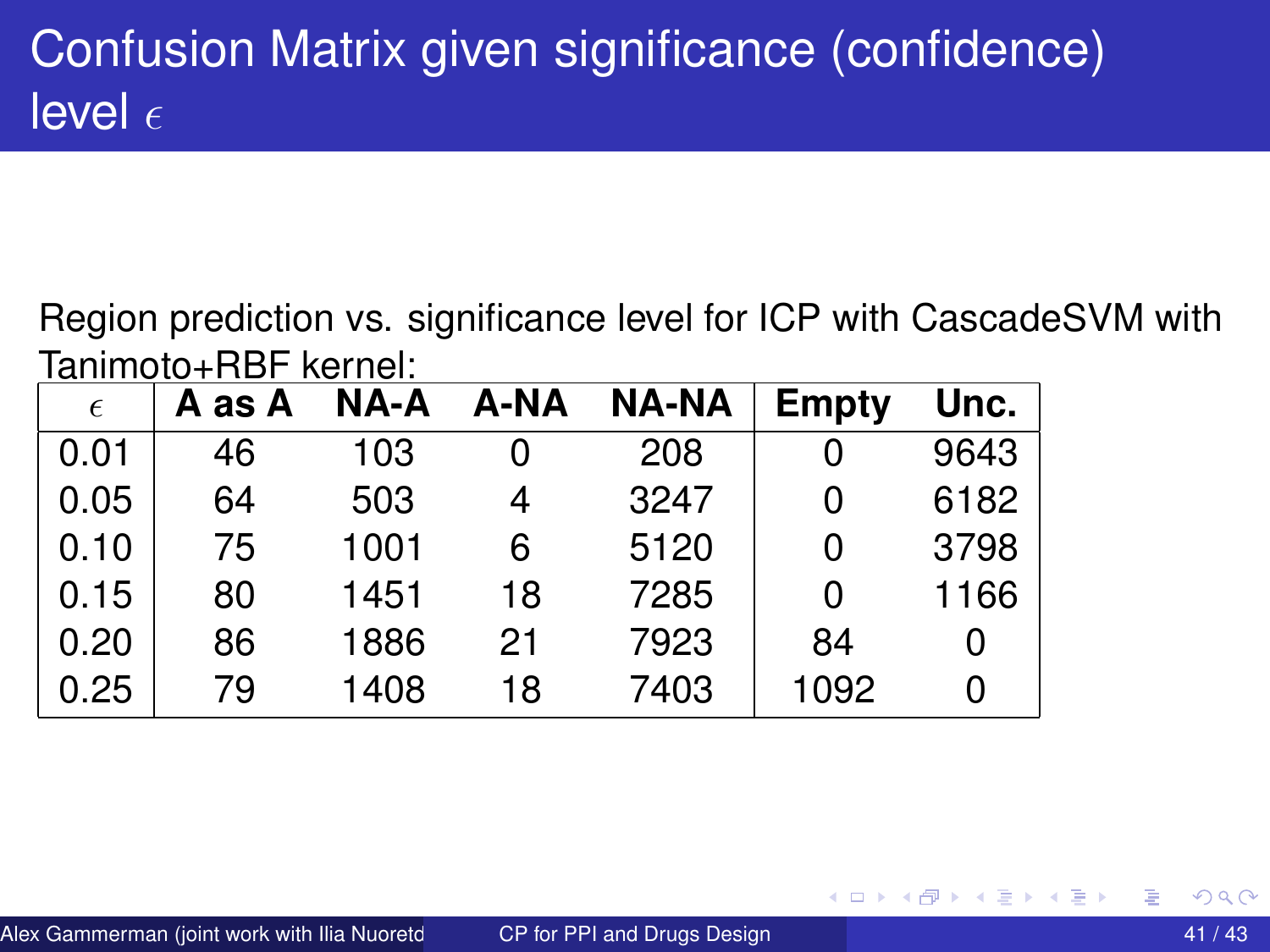# *p*-values (for SVM with Tanimoto+RBF)



The blue dots correspond to Inactive compounds. The larger dots are Active compounds, with the green colour denoting those that were correctly classified by the underlying SVM. Ideally, on the first plot the red and green dots would be uniformly distributed in [0, 1], whereas the blue dots would be at the bottom; on the second plot the blue dots would be uniformly distributed in [0, 1], whereas the red and green dots would be at the bottom. റെ ഭ